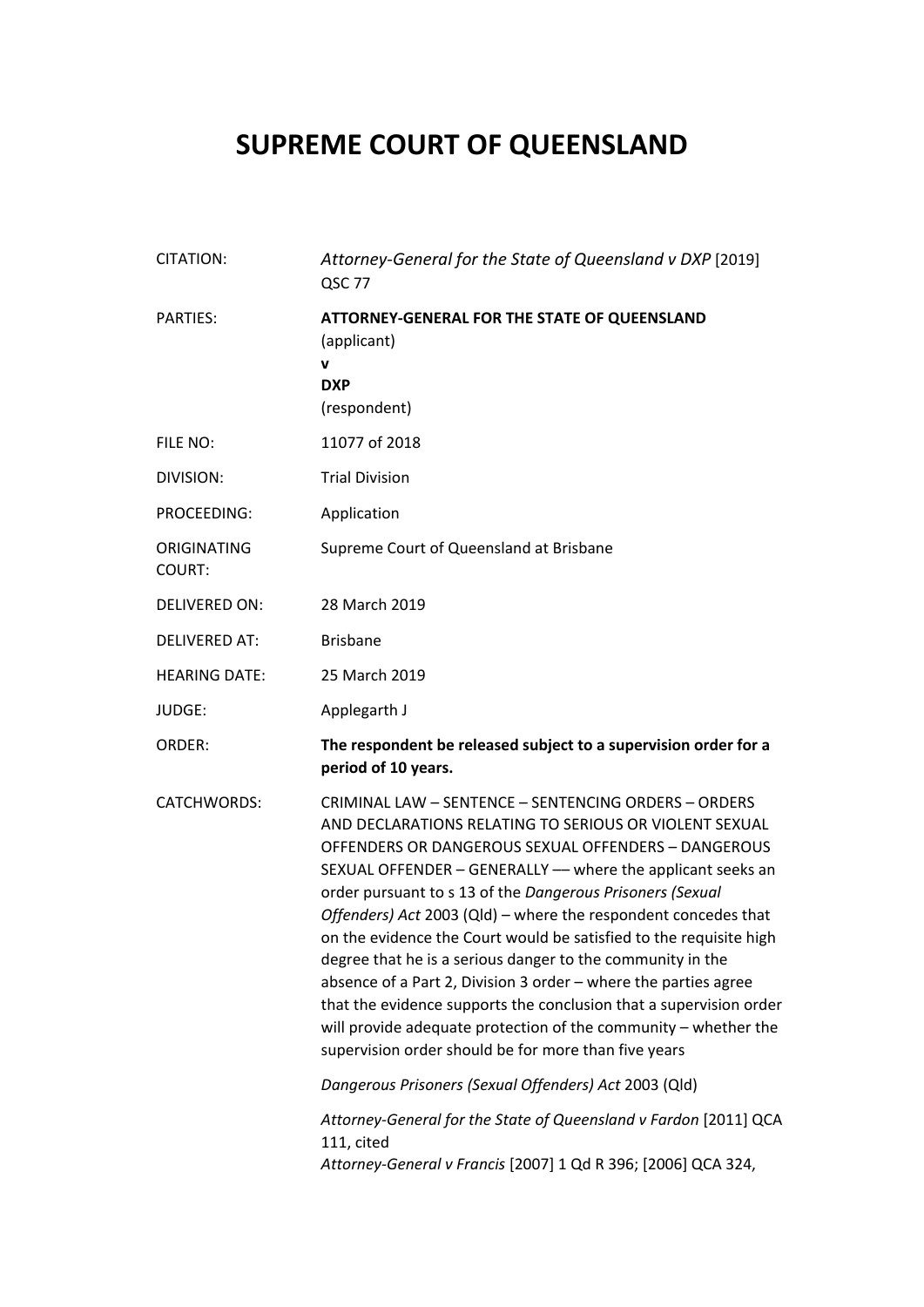|                    | cited                                                                                               |
|--------------------|-----------------------------------------------------------------------------------------------------|
|                    | Attorney-General for the State of Queensland v KAH [2019] QSC<br>36, cited                          |
|                    | Attorney-General for the State of Queensland v Lawrence [2010] 1<br>Qd R 505; [2009] QCA 136, cited |
|                    | Attorney-General for the State of Queensland v S. [2015] QSC 157,<br>cited                          |
|                    | Attorney-General for the State of Queensland v Sutherland [2006]<br>QSC 268, cited                  |
|                    | Turnbull v Attorney-General for the State of Queensland [2015]<br>QCA 54, cited                     |
|                    | Yeo v Attorney-General for the State of Queensland [2012] 1 Qd R<br>276; [2011] QCA 170, cited      |
| COUNSEL:           | J Tate for the applicant<br>K Bryson for the respondent                                             |
| <b>SOLICITORS:</b> | Crown Solicitor for the applicant<br>Legal Aid Queensland for the respondent                        |

- [1] The applicant seeks an order under s 13 of the *Dangerous Prisoners (Sexual Offenders) Act 2003* (Qld). The applicant acknowledges that, on the evidence before the Court, it is open to conclude that adequate protection of the community can be ensured by a supervision order in the terms proposed.
- [2] The respondent concedes that on the evidence, including the expert evidence, the Court would be satisfied to the requisite high degree that he is a serious danger to the community in the absence of a Part 2, Division 3 order. The respondent submits that the proposed supervision order will be effective in reducing the risk that he will commit a serious sexual offence if released.
- [3] Whilst the making of a supervision order is not opposed, its duration is contentious. The applicant submits that it should be greater than five years. The respondent submits that it should be for five years.
- [4] Setting a period of supervision involves a present assessment of the respondent's state and a prediction of when he will be an acceptable risk in the community without a supervision order.<sup>1</sup>
- [5] The principal issue for determination is when, on the evidence, the respondent is likely to be an acceptable risk in the community without a supervision order. An associated issue is the willingness of the respondent to engage in ongoing treatment in the community.

# **Overview of the facts**

<sup>1</sup> *Attorney-General for the State of Queensland v KAH* [2019] QSC 36 at [68]. It would be an error if the Court considered that the respondent would only cease to be an unacceptable risk in the community after ten years on supervision, but set the duration of the order at five years on the basis that the order could later be extended under s 19B of the Act: ibid at [70].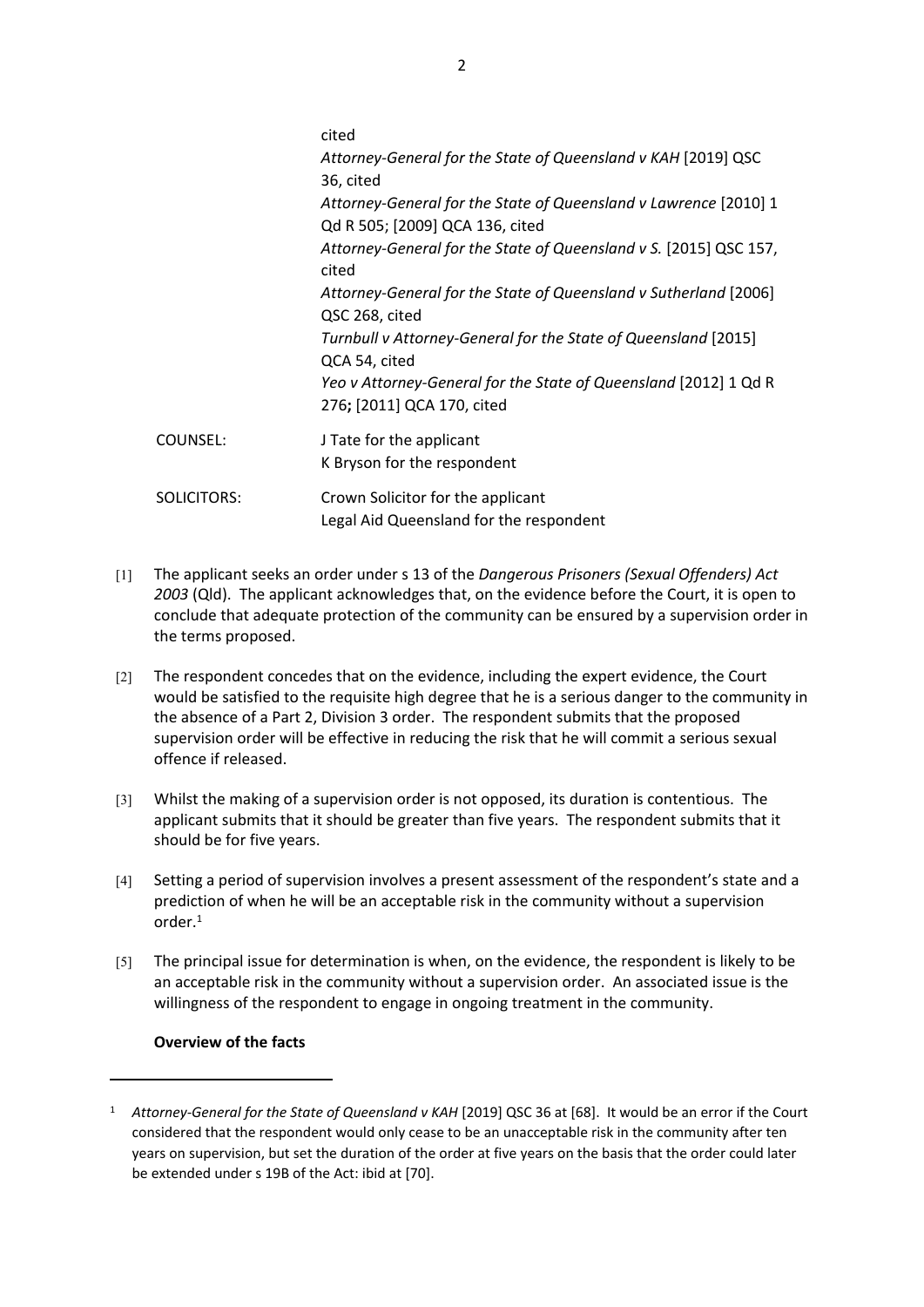- [6] The respondent was born in late 1965, and is now 53 years old. His criminal offending began in 1980, when he was a child aged 14. He has an extensive criminal history which includes assaults, theft, burglary, escape from lawful custody, drug offences and breaches of bail undertakings.
- [7] The index offences involve serious sexual offending committed on 2 October 2002. The respondent abducted and sexually abused two young female students from overseas, who were temporarily living on the Gold Coast. The respondent was convicted of eight counts of rape, one count of assault with intent to commit rape and two counts of deprivation of liberty.
- [8] The respondent was sentenced to 14 years' imprisonment on each count of rape and lesser concurrent terms of imprisonment on the other offences for which he was found guilty. An appeal against conviction and an application for leave to appeal against sentence were dismissed by the Queensland Court of Appeal.
- [9] The serious sexual offences committed on 2 October 2002 for which the respondent was convicted were preceded by offences committed between July 2001 and July 2002 against a woman with whom the respondent was then in an intimate relationship. The respondent was aged 36 – 37 at the time of those offences. The relationship was characterised by drug use, transient behaviour and violence. The victim said the respondent was controlling and she was in fear of him.
- [10] On 30 May 2006, the respondent pleaded guilty in the District Court at Southport to two counts of assault occasioning bodily harm, and one count of assault occasioning bodily harm whilst armed. The respondent's guilty plea was in satisfaction of a 12 count indictment which additionally charged him with three counts of deprivation of liberty, five counts of rape, and a third count of assault occasioning bodily harm. These offences pre-dated the index offences. The sentencing judge described the respondent's offending as "gratuitous and deeply unpleasant, nasty violence to a woman who, like you, was a drug addict who was struggling with her life at the time".
- [11] The respondent's full-time release date is 8 April 2019.
- [12] Dr Timmins, a consultant psychiatrist, was instructed to assess the respondent's risk of sexual recidivism in relation to a possible application under the Act. She attempted to interview the respondent on two occasions (22 January 2018 and 5 March 2018) at the Townsville Correctional Centre. On each occasion, the respondent declined the interviews. As a result, Dr Timmins' report is based upon the respondent's documentary files, including an assessment of records relating to the respondent's criminal history, transcripts of relevant proceedings, files held by the Office of the Director of Public Prosecutions and files held by Queensland Corrective Services.
- [13] Dr Timmins' comprehensive report details the respondent's psychological and psychiatric history, sentencing comments, prison conduct, family history, education and vocation history, social history, sexual history, the offences, the respondent's participation in treatment programs and his plans upon release. These factors informed Dr Timmins' assessment of the respondent's risk of sexual recidivism.
- [14] In Dr Timmins' opinion the respondent's psychiatric diagnosis includes provisional diagnoses including **Cluster B personality traits** (in particular narcissistic and antisocial). Additionally,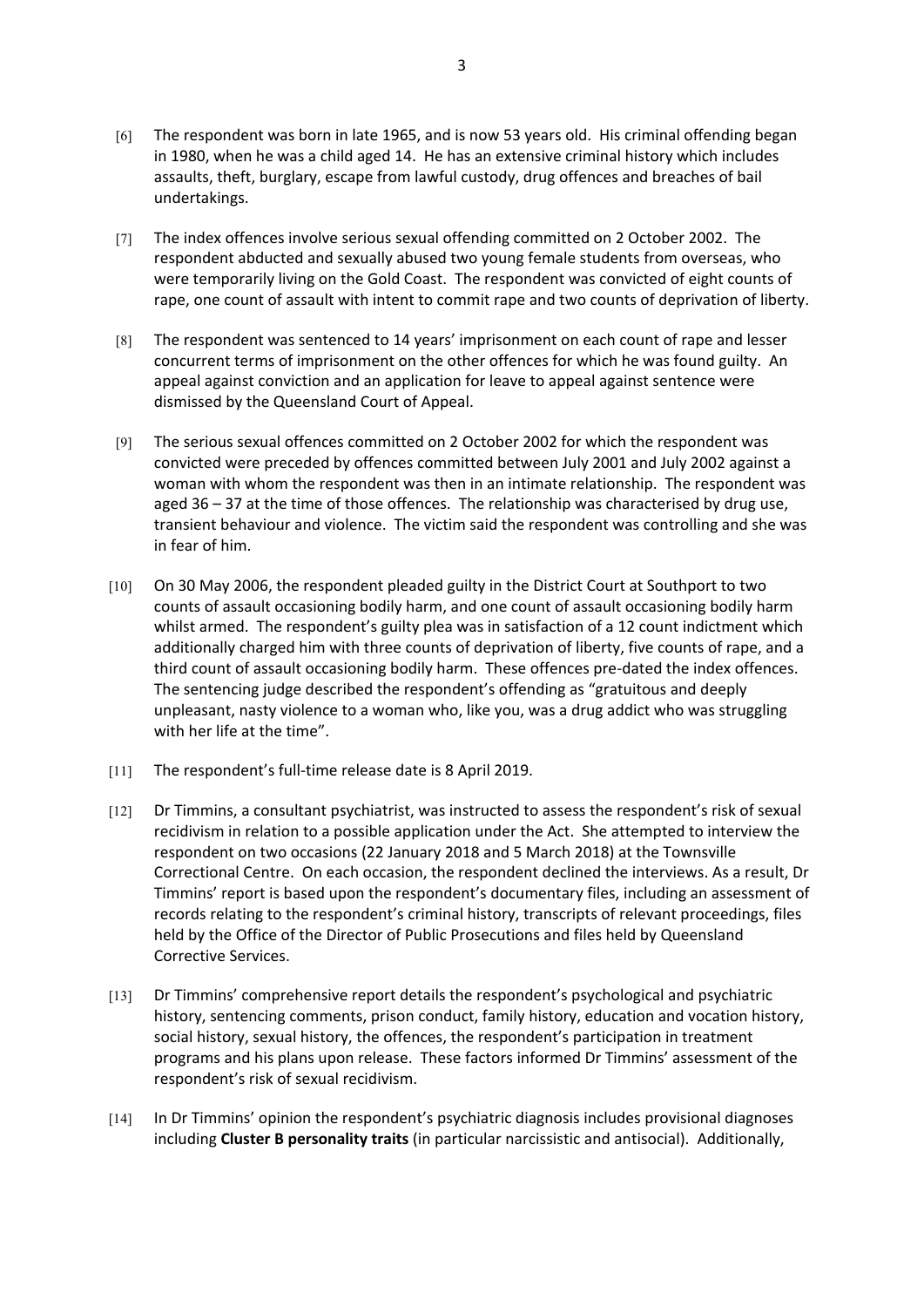**Psychopathy** may be present. There is clear evidence of **Polysubstance Abuse** (in sustained remission in a controlled environment).<sup>2</sup>

[15] The respondent's risk has also been assessed under the Act by Dr Arthur and by Dr Harden, who also have provided comprehensive reports. Dr Arthur<sup>3</sup> diagnoses the respondent as suffering from **Antisocial Personality Disorder**; **Cluster B Personality Features** (within the narcissistic and borderline spectrum); and many features of **Psychopathy**. 4 According to Dr Harden, the respondent suffers from **Anti-Social Personality Disorder** (Paranoid and psychopathic personality features) and **Polysubstance Abuse** (in remission).

#### **Psychiatric assessments of risk – summary**

[16] The psychiatric assessments undertaken indicate the respondent's unmodified risk of sexual re-offending is at the "**well above average (high)**" range or at least "**moderate to moderately high**" range, compared to the recidivism rate of sex offenders generally. I quote from their reports:

#### *Dr Timmins*

"Given his history and the probable score in the Static-99R I am of the opinion that [the respondent] may have a relatively high risk of sexual reoffending if released into the community without a supervision order in place.

It is recommended he be further assessed for placement under either a continuing detention or a community order as per the *Dangerous Prisoner (Sex Offender) Act* 2003.

A period of supervision in the community under a community DPSOA order is likely to be beneficial to decrease the risk he poses to the community. I am unclear as to exactly how much the risk would be modified at this stage.

He requires further assessment in order to clarify a number of aspects of his history in addition to his current circumstances, mental state examination, future plans and his own views on his behaviour; all factors that currently remain unclear."<sup>5</sup>

#### *Dr Arthur*

"The actuarial assessment of [the respondent] utilising the Static 99R places him in the above average risk group. The presence of Psychopathic Personality has implications for recidivism in general and has associations in the literature with increased risk of violent and sexual recidivism. Utilising the RSVP, he presents

<sup>&</sup>lt;sup>2</sup> Affidavit of Evelyn Timmins sworn 19 September 2018, Exhibit ET-2, 40 ("Dr Timmins' Report").

<sup>&</sup>lt;sup>3</sup> Dr Arthur's Report dated 14 March 2019, 43 ("Dr Arthur's Report").

<sup>4</sup> The respondent meets the PCL-R cut-off for a diagnosis of Psychopathic Personality Disorder: Dr Arthur's Report, 44.

<sup>5</sup> Dr Timmins' Report, 43.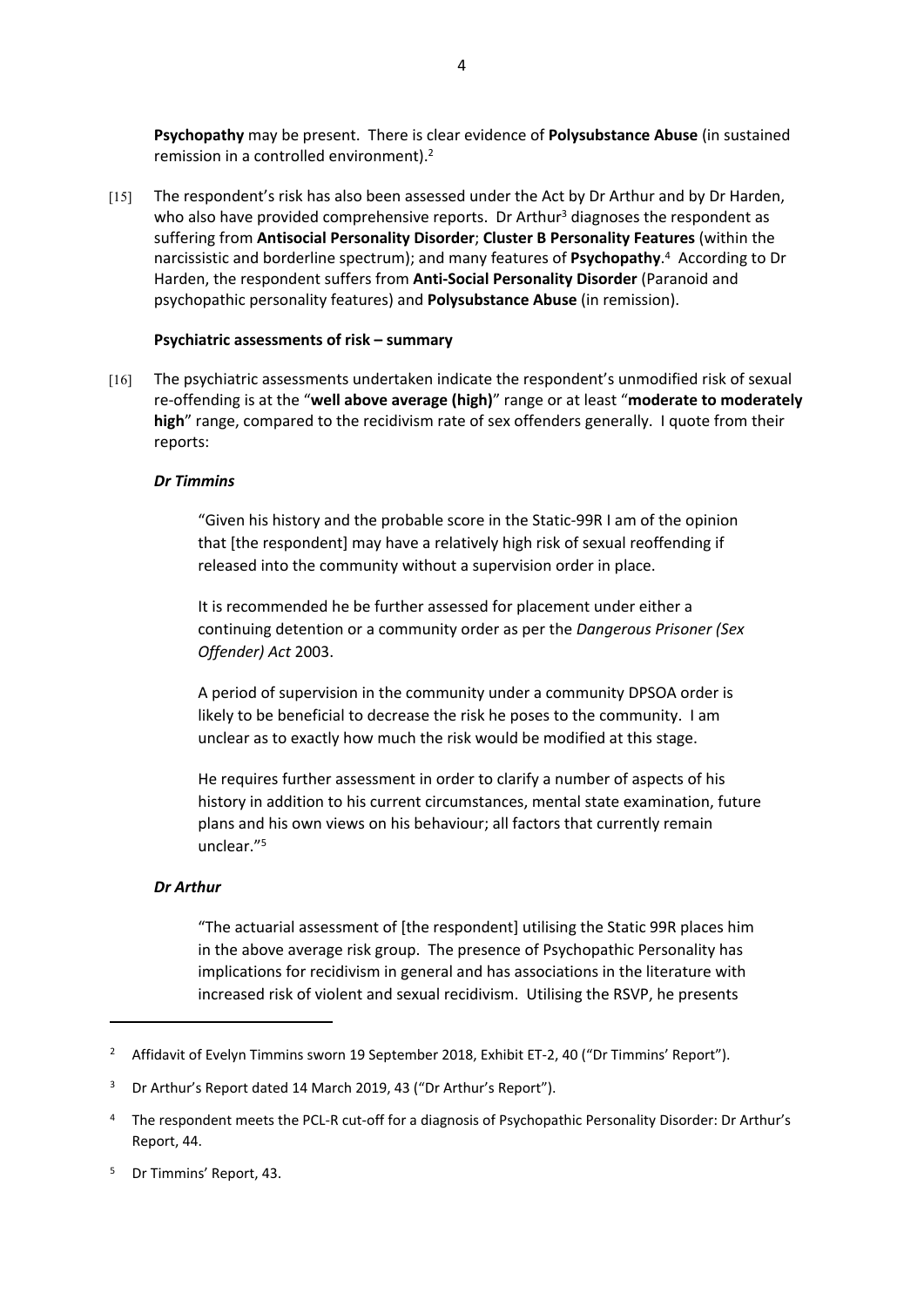with a number of factors known to be associated with increased risk of sexual recidivism.

Although he identifies that future substance use is a risk in general reoffending, he now minimises his sex drive/sexual interest and no longer acknowledges his predilection for physically aggressive, dominating sexual activity. He appears to have retained little else from the MSOP and has no interest in repeating it due to his aversion of child sex offenders. Whilst this is not unreasonable given his own history of childhood sexual abuse, this is also typical of his well-established pattern of avoidant coping.

[The respondent's] major risk factor for sexual recidivism appears to be a return to substance abuse which may lead to disinhibition or heighten his sex drive. Reconnecting with criminal peers and re-engaging in drug dealing may reinforce antisocial and negative attitudes towards women as well as putting him into regular contact with emotionally and physically vulnerable females, thus increasing his victim access. His persistent distorted attitudes towards women, relationships and sex are also risk factors, along with psychopathic personality features.

Should [the respondent] reoffend, it is likely to involve unwanted sexual contact or rape. The victims are most likely to be casual sexual partners, prostitutes or women in vulnerable positions (geographical or social isolation). He is more likely to sexually assault women who have slighted him in some way such that he feels justified in seeking revenge against them.

The motivation for further sexual offences would be predominantly sexual gratification but there may be an element of punishment or retribution.

Any future sexual offending is likely to cause significant psychological harm to the victims. Given [the respondent's] history of serious and gratuitous violence towards women, there is a significant risk that he may cause serious physical harm to future victims.

Based on the above factors, I would estimate that [the respondent's] unmodified risk of sexual recidivism on release would be between moderate and moderately high."<sup>6</sup>

# *Dr Harden*

"His ongoing unmodified risk of sexual re-offence in the community in my opinion is most likely in the **Well Above Average (High)** range.

His greatest risk factors are his general pro criminal attitudes, substance misuse, problems with intimate relationships, lack of concern for others and management of previous sexual behaviour. He has had problems with cooperating with

<sup>6</sup> Dr Arthur's Report, 46.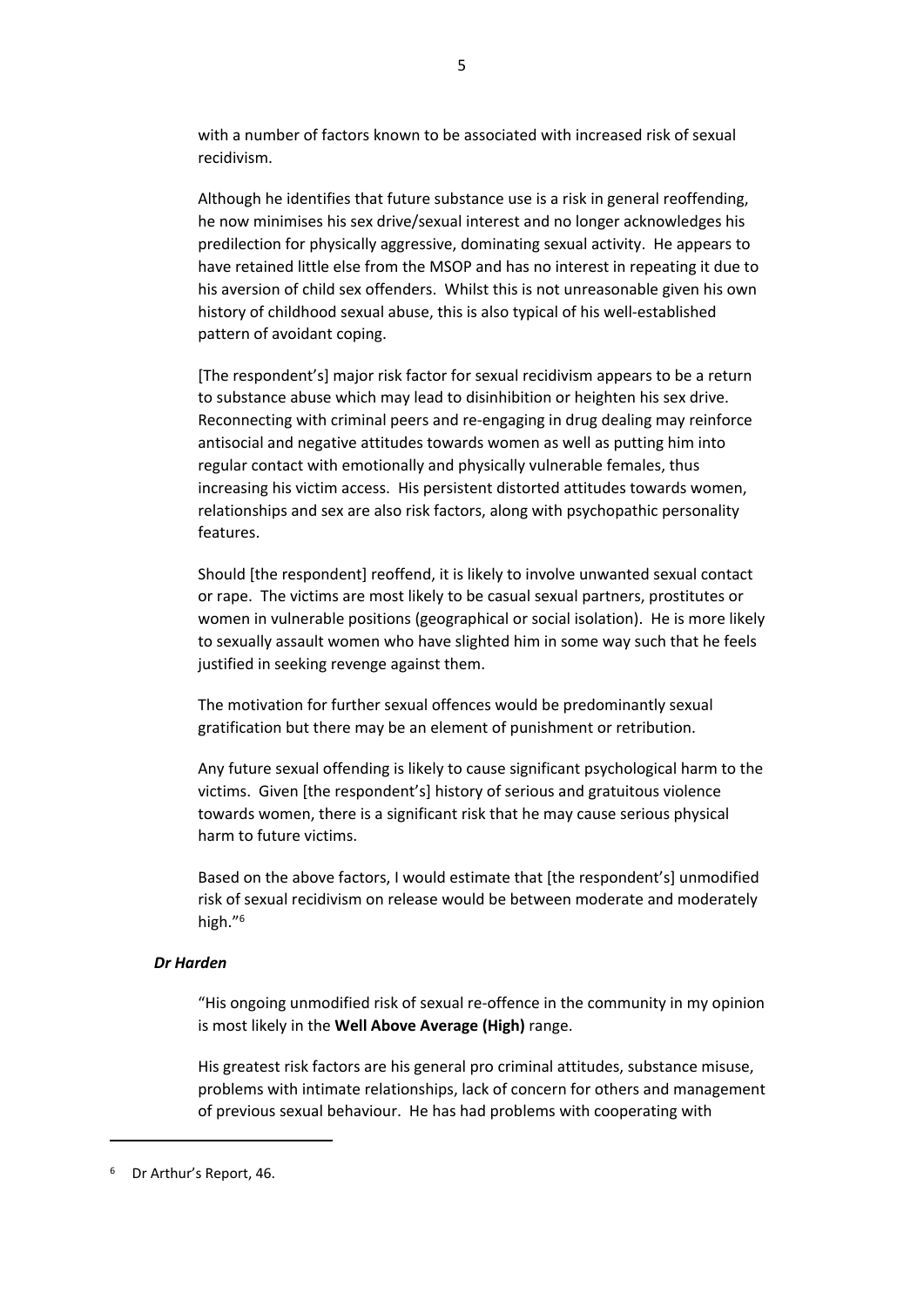supervision in the community in the past although he has shown a more cooperative approach in custody in more recent years.

If he were to be placed on a supervision order in the community in my opinion this risk will reduce to **Average (Moderate)**."<sup>7</sup>

[17] All three reporting psychiatrists comment on the risk reduction that flows from the imposition of a supervision order under Division 3 of the Act. Dr Timmins notes that a supervision order is likely to decrease the respondent's risk. In his report, Dr Arthur states the reduction in risk would be to the "**low**" range and, in Dr Harden's view, the reduction is to the "**average (moderate)**" range.<sup>8</sup>

### **A Division 3 order should be made**

[18] Having regard to each of the matters stated in s 13(4) and, in particular the risk assessments to which I have referred, I am satisfied to the high degree required that the respondent presents an unacceptable risk of committing a serious sexual offence if released from custody without a supervision order being made. The evidence is cogent and satisfies me to a high degree of probability.

### **The statutory scheme**

- [19] The objects of the Act and its scheme are well-established and it is not necessary to quote the terms of s 13 and other provisions.
- [20] The first enquiry is whether or not the respondent is a serious danger to the community in the absence of a Division 3 Order. The statutory test is whether there is an unacceptable risk that the prisoner will commit a serious sexual offence if released without a Division 3 order.<sup>9</sup> That matter must be proven by sufficient cogent evidence, and the Court is required to consider each of the matters stated in s 13(4). If satisfied to the high degree of probability required that, if released without a Division 3 order there is an unacceptable risk that the respondent will commit a "serious sexual offence", then the second inquiry is as to the form of order to be made. In considering these matters, the paramount consideration is to ensure adequate protection of the community.
- [21] It is for the applicant, in seeking a continuing detention order, to establish that adequate protection of the community cannot be ensured by the adoption of a supervision order.<sup>10</sup> P D McMurdo J (as his Honour then was) said in *Attorney-General for State of Queensland v S.*:

"[38] Other judgments of the Court of Appeal have expressed the present question somewhat differently. In *Attorney-General (Qld) v Lawrence*, Chesterman

<sup>&</sup>lt;sup>7</sup> Dr Harden's Report dated 17 March 2019, 19 ("Dr Harden's Report").

<sup>8</sup> Dr Timmins' Report, 43; Dr Arthur's Report, 46; Dr Harden's Report, 19. But see Dr Arthur's oral evidence which revised an actuarial assessment of the applicant's unmodified risk.

<sup>9</sup> *Dangerous Prisoners (Sexual Offenders) Act 2003* (Qld) ("The Act") s 13 (2).

<sup>10</sup> *Attorney-General for the State of Queensland v Lawrence* [2009] QCA 136.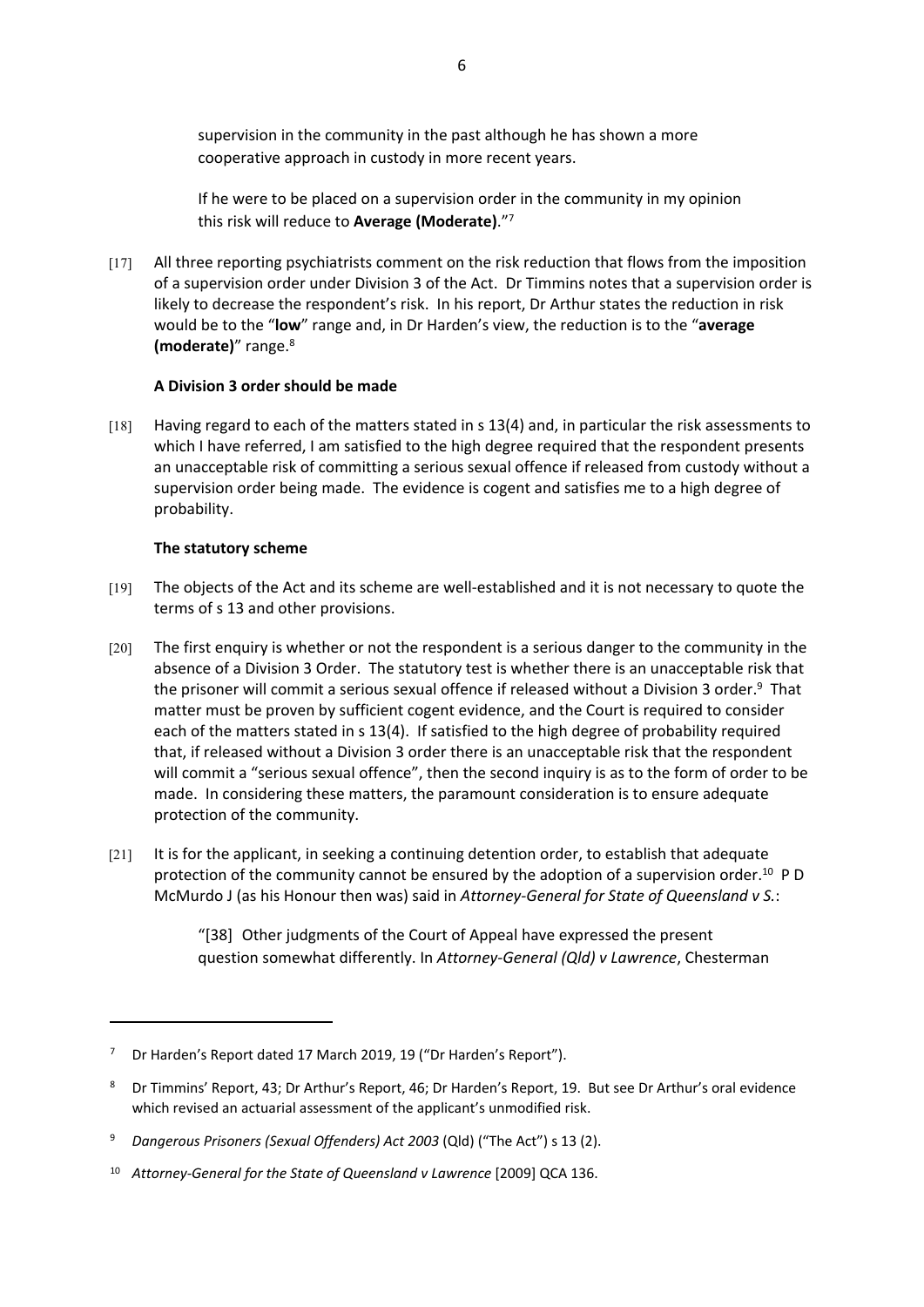JA (with whom Margaret Wilson J agreed) said this as to the relevant onus of proof:

'[I]n cases where the Attorney-General contends that the community will not be adequately protected by a prisoner's release on supervision the burden of proving the contention is on the Attorney. The exceptional restriction of the prisoner's liberty, after he has served the whole of whatever imprisonment was imposed for the crimes he committed, and for the protection of the public only, should not be imposed unless the inadequacy of a supervision order is demonstrated. The liberties of the subject and the wider public interest are best protected by insisting that the Attorney-General, as applicant, discharges the burden of proving that only a continuing detention order will provide adequate protection to the community."<sup>11</sup>

[22] Similarly, in *Yeo v Attorney-General (Qld)*, Margaret McMurdo P (with whom White JA agreed) said:

> "[73] Under s 13(6), the paramount consideration in determining whether to order a continuing detention order or a supervision order is the need to ensure adequate protection of the community. This requires the judge to make a value judgment based on the evidence. It is impossible to eliminate all risk of criminal offending, including offending against children, from a community. A judge must determine what is adequate protection of the community in all the circumstances (*Attorney-General v Sutherland* [2006] QSC 268, [28]-[30]; *Attorney-General v DGK* [2011] QSC 73, [28]). The respondent has not persuaded me that the adequate protection of the community in this case cannot be assured by the release of the appellant into the community under a carefully structured supervision order, conscientiously supervised by corrective services officers. It follows that I must release the appellant on an appropriate supervision order."<sup>12</sup>

[23] Ultimately, it must be open to conclude that "… a supervision order would be efficacious in constraining the respondent's behaviour by preventing the opportunity for the commission of sexual offences."<sup>13</sup> It has been said:

> "The means of providing the protection, and avoiding that risk, is a supervision order. When a court is assessing whether a supervision order can reasonably and practically manage the adequate protection of the community, it is necessarily assessing the protection the order can provide against that risk. Before making

<sup>&</sup>lt;sup>11</sup> Attorney-General for the State of Queensland v S. [2015] QSC 157 at [38].

<sup>&</sup>lt;sup>12</sup> *Yeo v Attorney-General for the State of Queensland* [2012] 1 Qd R 276; [2011] QCA 170 at [73].

<sup>&</sup>lt;sup>13</sup> See Attorney-General for the State of Queensland v Fardon [2011] QCA 111 at [29].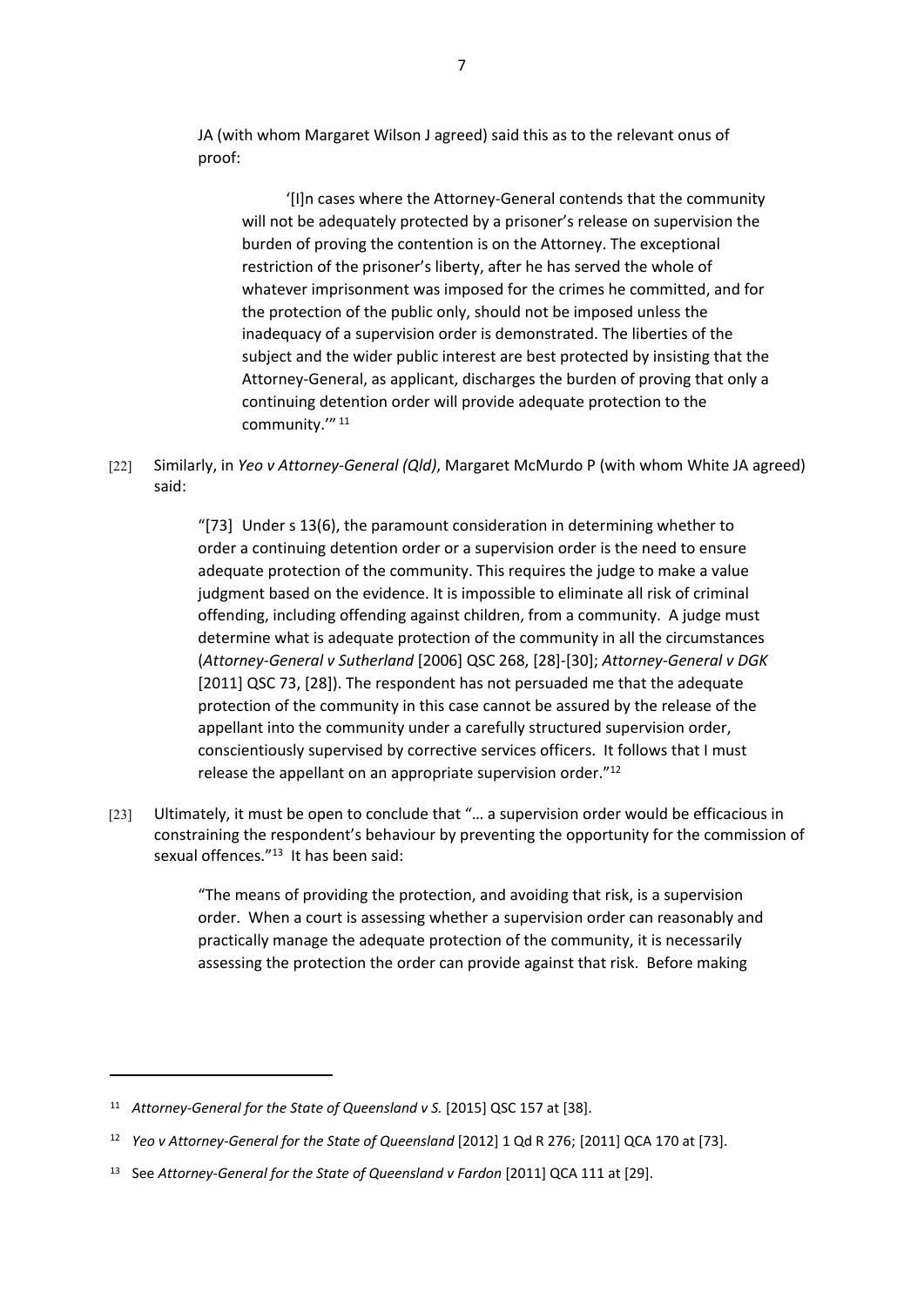the order a court has to reach a positive conclusion that the supervision order will provide adequate protection."<sup>14</sup>

- [24] A relevant consideration is whether the respondent is likely to comply with the requirements of a supervision order. If the respondent is unlikely to comply with the requirements of a supervision order, and the result of such of such non-compliance would present an unacceptable risk of the commission of a serious sexual offence, then a supervision order is most unlikely to be made. Ultimately, the Court must be satisfied that adequate protection of the community can be reasonably and practicably ensured by a supervision order. However, this does not entail proof that a supervision order is unlikely to be contravened, even in some trivial way. Many supervision orders contain numerous and exacting requirements which are designed to reduce risk and encourage positive behaviour by the respondent. Non-compliance with a particular provision may not, in itself, signal that the respondent has become an unacceptable risk of committing a serious sexual offence. Instead, it may alert the authorities supervising the respondent to a problem which needs to be addressed. Therefore, whilst I do not have to be satisfied to a high degree that every requirement in the supervision order is likely to be complied with over the duration of the order, I have to consider whether the respondent is likely to comply with it. Any supervision order carries some risk that it will not be complied with. The relevant issue is whether the terms of the supervision order provide adequate protection of the community in all the circumstances.
- [25] Relevant to the making of an order pursuant to s 13(5) for continuing detention or supervised release is whether the requirements of a supervision order can be reasonably and practicably managed by corrective services officers.<sup>15</sup> Unless evidence is before the Court to indicate otherwise, the Act assumes that the requirements of supervision orders can be reasonably and practicably managed by corrective services officers.<sup>16</sup>
- [26] There is an implicit requirement in s 13 that a continuing detention order should only be made where the applicant proves that the community cannot be adequately protected by a supervision order.<sup>17</sup> A supervision order need not be risk free; that would be an impossible bar.<sup>18</sup> The starting position for a s 13(5) order is a supervision order; for that starting position to be displaced, the applicant must prove a continuing detention order is an appropriate order:<sup>19</sup>

"The question is whether the protection of the community is adequately ensured. If supervision of the prisoner is apt to ensure adequate protection, having regard to the risk to the community posed by the prisoner, then an order for supervised release should, in principle, be preferred to a continuing detention order on the basis that the intrusions of the act upon the liberty of the subject are exceptional,

<sup>&</sup>lt;sup>14</sup> See Turnbull v Attorney-General for the State of Queensland [2015] QCA 54 at [36].

<sup>&</sup>lt;sup>15</sup> The Act s  $13(6)$ .

<sup>16</sup> *Attorney-General (Qld) v Francis* [2007] 1 Qd R 396; [2006] QCA 324 at [37].

<sup>17</sup> *Attorney-General for the State of Queensland v Sutherland* [2006] QSC 268 at [27].

<sup>18</sup> *Attorney-General v Francis* [2007] 1 Qd R 396; [2006] QCA 324 at [39].

<sup>19</sup> *Attorney-General for the State of Qld v Lawrence* [2010] 1 Qd R 505 at 512 at [31].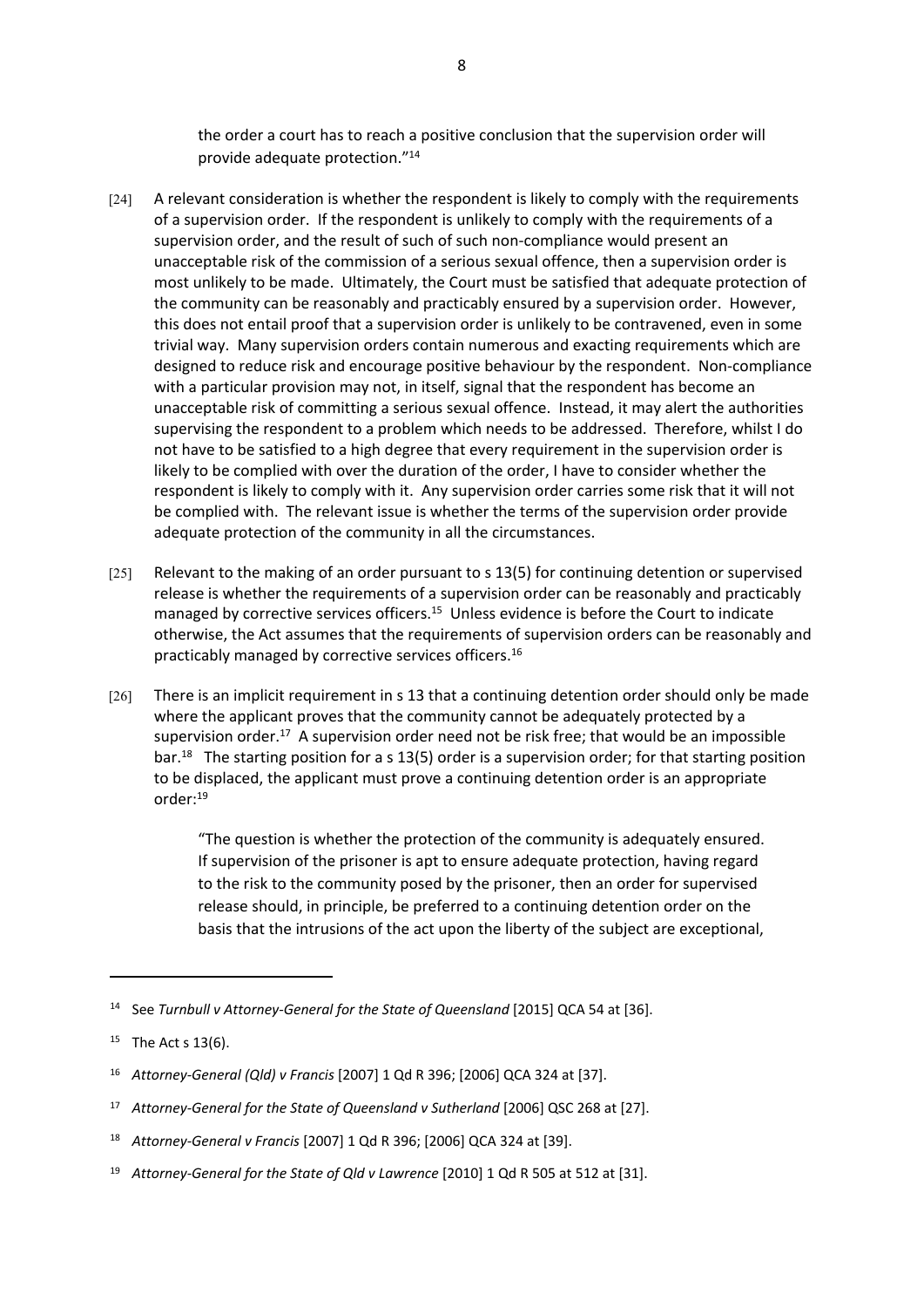and the liberty of the subject should be constrained to no greater extent than is warranted by the statute which authorised such constraint."<sup>20</sup>

- [27] If a supervision order is made, the Court must state the period for which a supervision is to have effect. The minimum period for which a supervision order can be imposed is five years.<sup>21</sup>
- [28] In considering whether to make an order under Division 3, and in deciding the form of order, the paramount consideration is to ensure adequate protection of the community. The Court's consideration is informed by the extensive factors contained in s 13(4).
- [29] If the Court is satisfied that adequate protection of the community can be afforded by a supervision order, then it is necessary to consider its terms and its duration. In considering the period of the order, the Court makes a current assessment of future risks and asks: when will the respondent reach a point at which he is an acceptable risk without a supervision order?<sup>22</sup> The assessment of when a risk will be acceptable or unacceptable is for the Court, not the psychiatrists. However, the opinions of psychiatrists concerning risk and matters within their professional expertise assist the Court in determining the issue for its decision.

<sup>20</sup> *Attorney-General v Francis* [2007] 1 Qd R 396; [2006] QCA 324 at [39].

<sup>&</sup>lt;sup>21</sup> The Act s 13A.

<sup>&</sup>lt;sup>22</sup> Attorney-General for the State of Queensland v KAH [2019] QSC 36 at [56].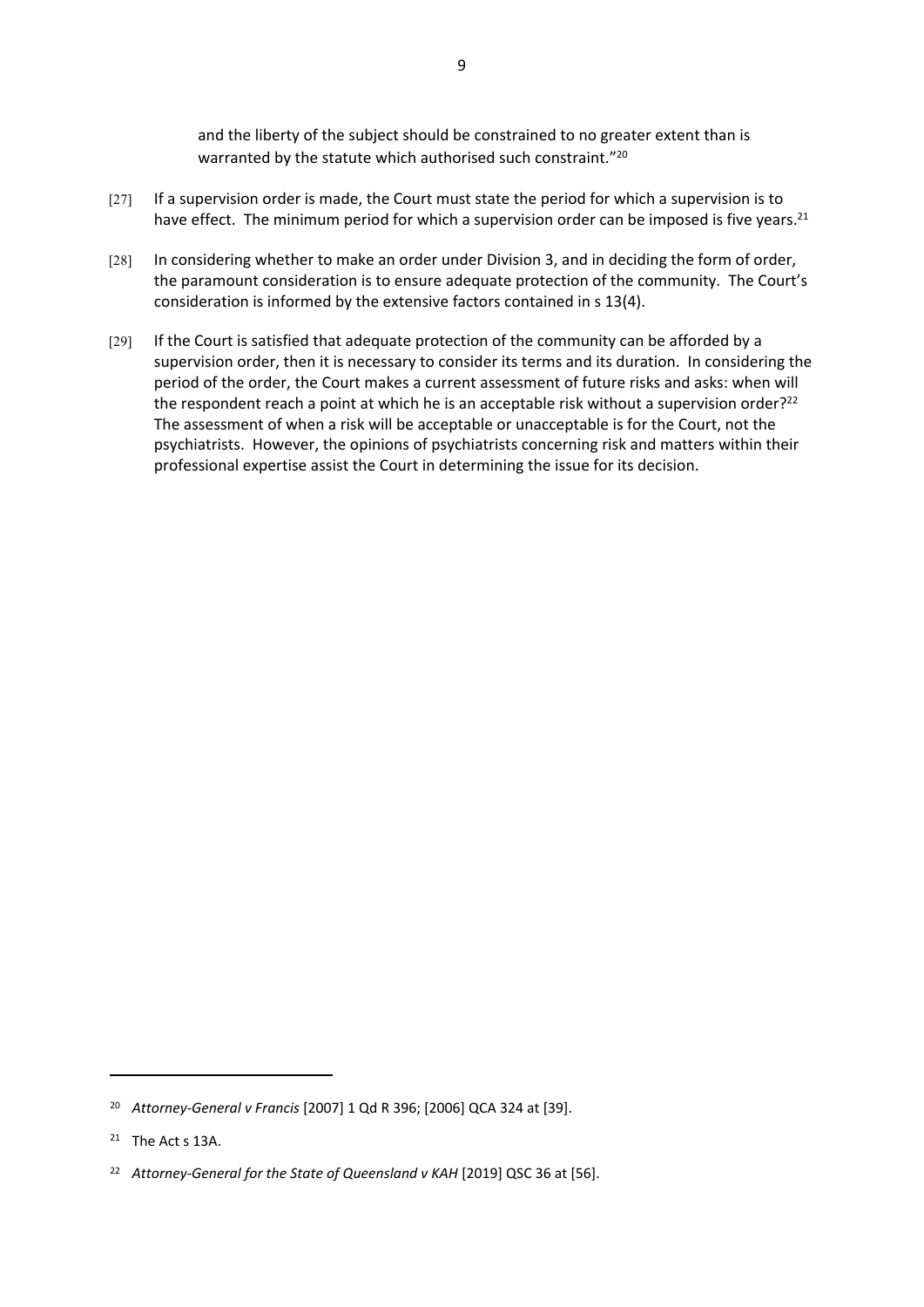#### **The facts in greater detail**

[30] The following part of these reasons in relation to the facts (which are not in dispute) are drawn heavily from the written submissions of the applicant.

#### **Previous offences**

- [31] On 30 May 2006, the respondent pleaded guilty in the District Court at Southport to two counts of assault occasioning bodily harm, and one count of assault occasioning bodily harm whilst armed. His guilty plea was in satisfaction of a 12 count indictment which additionally charged him with three counts of deprivation of liberty, five counts of rape, and a third count of assault occasioning bodily harm. These offences pre-dated the index offences. These offences were alleged to have occurred over a 12 month period between July 2001 and July 2002.
- $[32]$  The respondent was aged 36 37 at the time of commission of the offences. The victim was a young woman with whom the respondent had been involved in an intimate relationship. The relationship was characterised by drug use, transient behaviour and violence. The victim said the respondent was controlling and she was in fear of him.
- [33] Count 1 occurred while the victim was residing at a crisis accommodation centre with her son at Southport. The respondent would visit the victim, eat her food and sleep at the unit. On one occasion the victim told the respondent to leave. He responded by punching the victim in the face, striking her with considerable force to the nose. Her nose immediately started bleeding, and the victim decamped to the bedroom. The respondent followed her, threatening the victim with her life. He then punched her in the head two or three times, causing her head to strike a concrete wall behind her. He then screamed at her and returned to the lounge and went to sleep. The victim was scared to move for some time, and when she eventually went to clean herself up, she found her nose was full of dried blood.
- [34] Count 2 occurred on 18 November 2001. The victim was talking on a public telephone in Woodridge when the respondent approached her on a pushbike. When she would not do as he said, he punched her to the head and face five or six times and then kicked her. The respondent then accompanied the victim to where she was staying. When the victim's father attended the property later that day, he observed the victim's injuries and distress. A confrontation between the victim's father and the respondent ensued, which resulted in threats being made by the respondent against the victim's family. The victim took out a domestic violence order against him the following day.
- [35] Count 3 occurred shortly after the domestic violence order was taken out. The victim had returned to the Gold Coast. She met up with the respondent and was taken to an empty house in Labrador. At the time, he was very angry about the domestic violence order. While in the house, he beat her over the body with a bed post, he cut her on her back with a knife. He then tied her to the floor with a rope around her wrists. He then ripped up pages of a phone book, put them all over her and burnt them. He then held a cigarette lighter under her chin and burnt her skin. He threatened to burn other parts of her body. While she was tied up, he threatened to get others to come and have sex with her. He repeatedly threatened her that she would not survive.
- [36] The victim was located by police on 27 November 2001 at the residence of a relative of the respondent's. Police had been called to the property in order to conduct a welfare check on the victim. The respondent was also at the property. Upon seeing the police, the respondent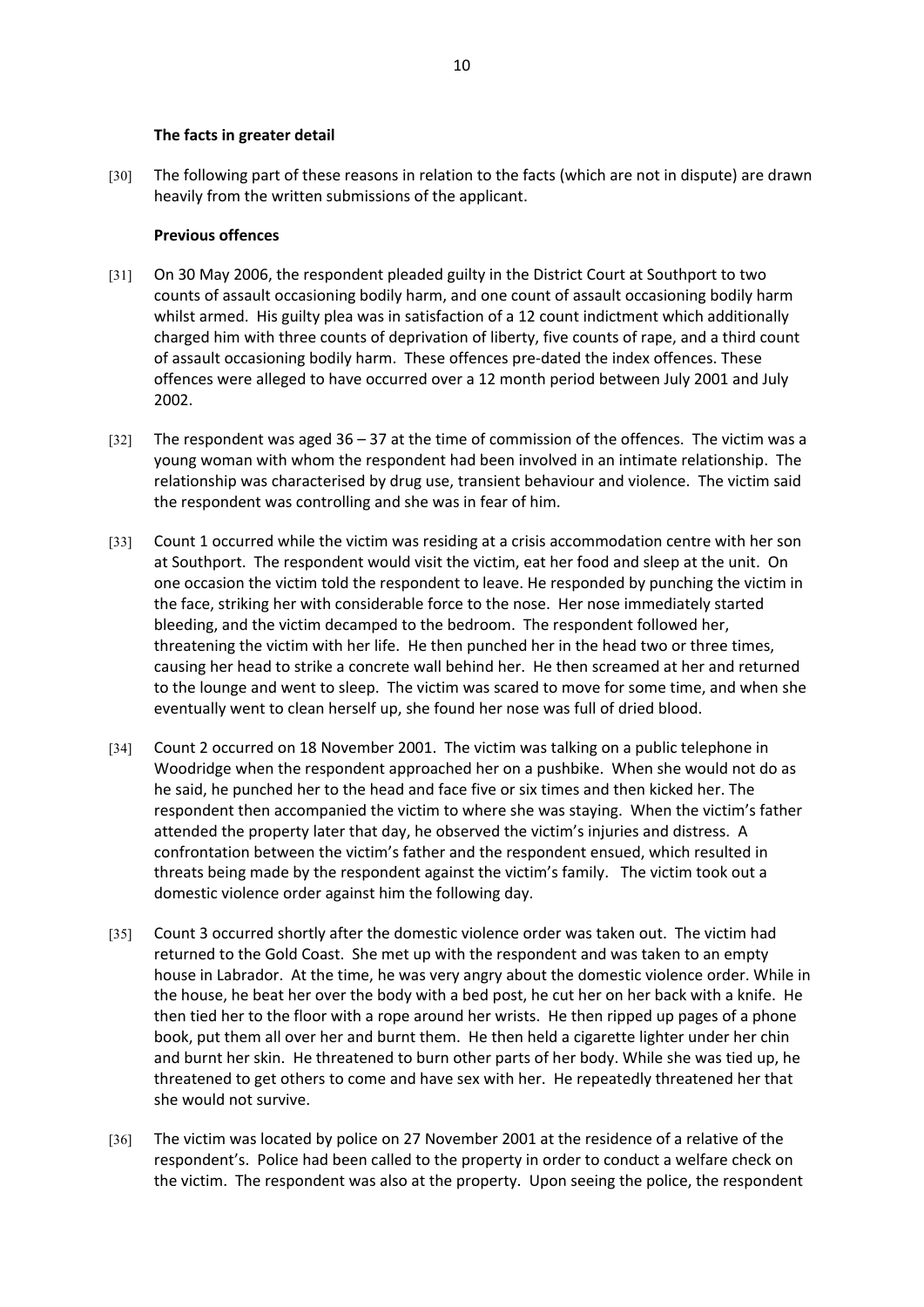pushed the victim towards the officer, turned off the bedroom light, ran across the floor and jumped from the two-story bedroom window into the backyard and escaped. Police took the victim to the police station, where she was collected by her father.

[37] The sentencing judge described the respondent's offending as involving "gratuitous and deeply unpleasant, nasty violence to a woman who, like you, was a drug addict who was struggling with her life at the time". On each count, the respondent was sentenced to two years' imprisonment. All terms of imprisonment were ordered to be served concurrently, and concurrently with the 14 year term imposed on 23 February 2005.

### **Index offences**

# *History of proceedings*

- [38] On 23 February 2005, the respondent was convicted by a jury in the District Court at Southport of eight counts of rape, one count of assault with intent to commit rape and two counts of deprivation of liberty. In addition to those offences, the respondent pleaded guilty to one count each of stealing and the obstruction of a police officer in the execution of his duty. These offences were unrelated to the offences of rape, assault with intent to commit rape and deprivation of liberty.
- [39] The respondent was aged 36 years at the time of the commission of the offences and 39 years old when sentenced. All offences occurred on the night of 2October 2002. The two young female victims were tourists from overseas, who were temporarily living on the Gold Coast while studying English. They had only been in Australia for approximately four weeks before the offences were committed.
- [40] The respondent was initially tried on a 23 count indictment, which contained two counts of deprivation of liberty, one count of sexual assault, two counts of assault with intent to rape, 13 counts of rape, two counts of torture, two counts of procuring a sexual act by coercion and one count of robbery.
- [41] Ultimately, the jury convicted the respondent of eight counts of rape, one count of assault with intent to commit rape and two counts of deprivation of liberty. The jury acquitted the respondent in relation to the count of procuring a sexual act by coercion, and failed to return a verdict on the remaining counts (one count of sexual assault, one count of assault with intent to rape, five counts of rape, two counts of torture and one count of robbery).
- [42] Specifically, with respect to one victim, the respondent was found guilty of one count of deprivation of liberty and four counts of rape. One of those rapes involved forced oral sex and the others were penile penetration of the victim's vagina.
- [43] With respect to the other victim, the respondent was found guilty of one count of deprivation of liberty, one count of assault with intent to commit rape and four counts of rape. Like the first victim, one of the rapes involved forced oral sex and the remaining counts involved penile penetration of the vagina.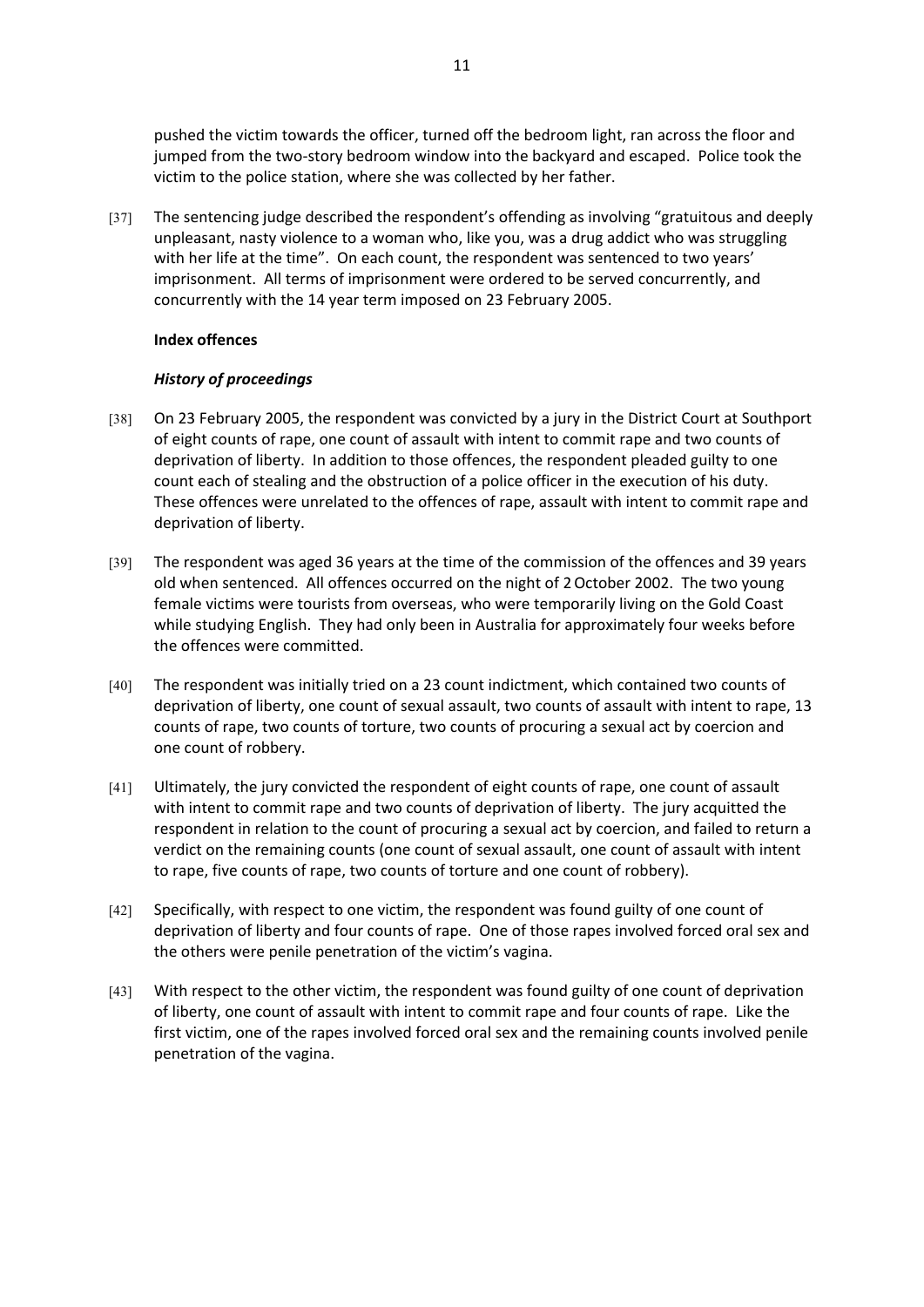#### *Facts*

- [44] In the early hours of 2 October 2002, the two victims left a nightclub in Surfers Paradise to return to Runaway Bay, where one of them was living. They discovered it was too late to catch a bus to Runaway Bay. On hailing a taxi, they were informed that they had insufficient money for the fare to Runaway Bay. They then decided to hitchhike.
- [45] The respondent offered the women a lift home, claiming he was headed in their direction. The respondent was driving a vehicle he had borrowed earlier that night from an acquaintance. After initially driving in that direction, the respondent at some point decided to stop following directions. He ignored the victims when they told him he was going the wrong way. The respondent was driving very fast.
- [46] At one point, both victims opened the doors of the vehicle whilst it was moving in an endeavour to escape. That attempt was unsuccessful, when the respondent grabbed hold of one victim, who was sitting in the front passenger, and held onto her. The other victim, who was sitting in the back seat, not wanting to leave her friend, then desisted from her attempt to escape. Attempts by her to subdue the respondent while striking him with a screwdriver were similarly unsuccessful.
- [47] Over a period of approximately five or six hours, the respondent took them to various, isolated locations on the Gold Coast, where they were subjected to persistent sexual assaults. Compliance was forced by repeated violence in the form of hits, pulling each victim forcibly by the hair and repeated threats to kill not only them but also their friends if they tried to escape.
- [48] During the ordeal, the victims were forced to travel naked, in the boot of the vehicle. Whilst the victims were locked in the boot, they made a triple 0 call. Understandably, because of their limited English, and the fact that they did not know where they were, police were unable to determine where the call was coming from, or whether it was a hoax.
- [49] The victims remained in the boot until the respondent stopped for petrol at a service station near Palm Beach. Seizing an opportunity to escape, when the respondent accidentally opened the boot of his car by mistake, the victims ran from the car and sought assistance from people in the vicinity. According to some witnesses, the respondent attempted to prevent the victims from getting help.
- [50] In the hours that followed the victims' escape, the respondent disposed of a number of items of property which the victims had left behind, wiped down his car and changed his appearance by shaving his head.
- [51] A medical examination of each victim revealed both suffered minor injuries to the head, body and limbs as well as abrasions to their genitals, consistent with non-sexual intercourse having occurred. One victim ended up with a tampon tightly impacted in the upper part of her vagina.
- [52] The respondent's DNA was located in vulval swabs taken from the victims.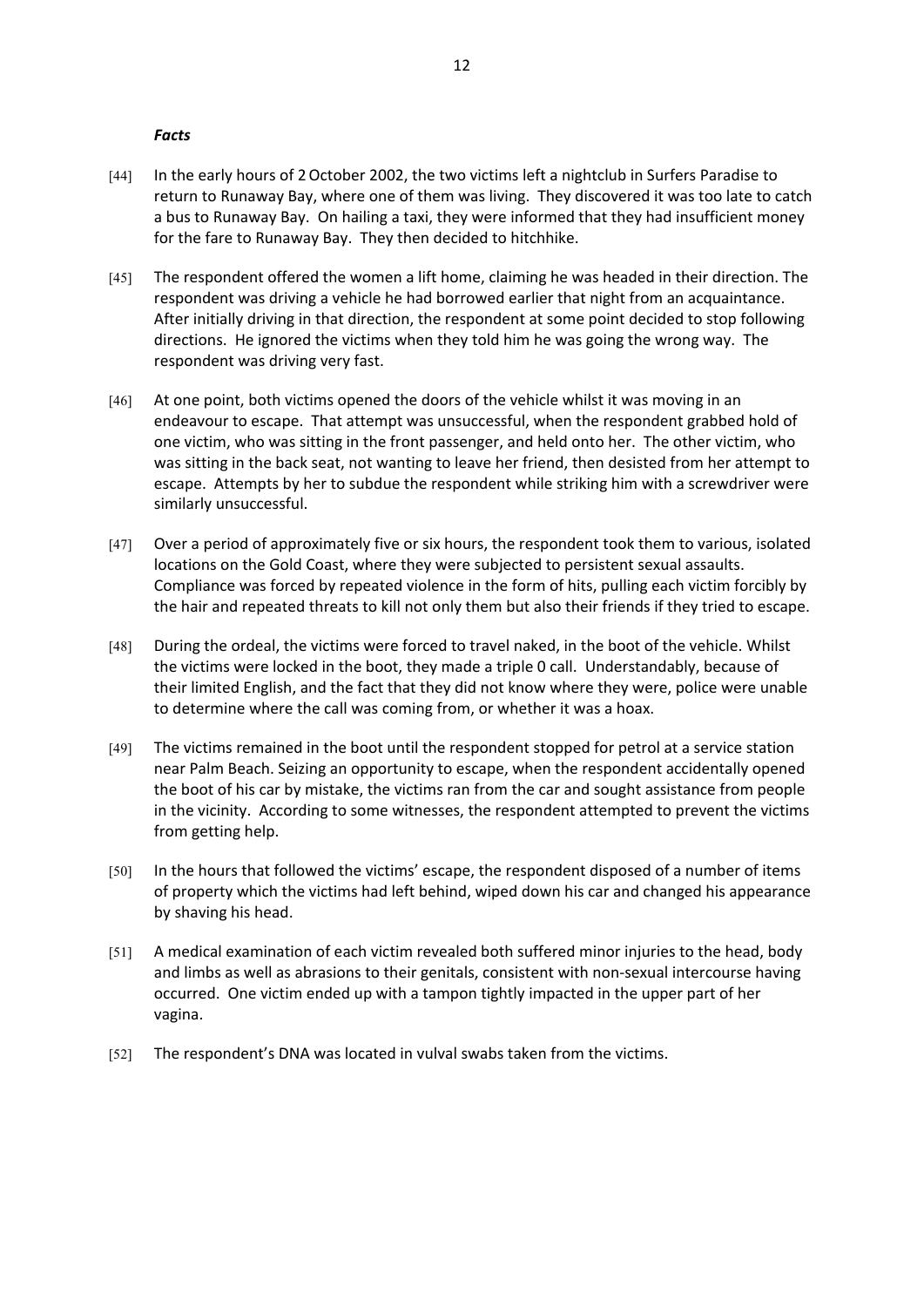#### *The trial*

- [53] The respondent's defence to all charges required the victims to be cross examined both at the committal proceedings and the trial. The respondent falsely suggested to the victims during cross examination that they had offered him sex in return for money and that they had stolen his wallet. These assertions were rejected by both victims.
- [54] Significantly, during sentencing, the judge stated that he was satisfied that, because of the violence inflicted on the victims, the fact that they had previously been locked in the boot of the car, their isolation and the threats made to them, they were at the time they were being raped, genuinely fearful for their lives. He made that finding, conscious of the fact that the jury were unable to agree on the counts of torture.
- [55] His Honour also noted the respondent had shown no remorse for his offending, despite the "overwhelming" evidence against him.

#### *Sentencing*

- [56] During sentencing, the respondent told the judge that he "didn't need your leniency...you can shove it up your arse … give me indefinite, you dog … Oh, go and get fucked, I never raped those kids, those girls, you can go and fuck yourself … I never fucking raped them … they were on the street selling themselves … they were fucking, dirty, rotten, little sluts".
- [57] The respondent continued to interrupt the judge during the sentencing, professing his innocence, saying, "… feel remorse; how do you feel remorse for people? I'm the victim, not them … you're biased, very biased … towards me in your wrapping up". The respondent's behaviour during sentencing ultimately required him to be removed from the Court. Sentencing continued in his absence.
- [58] The respondent was sentenced to 14 years' imprisonment on each count of rape. Periods of imprisonment of four and two years were imposed for the counts of assault with intent to commit rape and deprivation of liberty, respectively. He was sentenced to three months imprisonment for the stealing charge, and was convicted and not otherwise further punished for the charge of obstruction of a police officer. All terms of imprisonment were ordered to be served concurrently.
- [59] The rapes and the assault with intent to commit rape were automatically declared to be serious violent offences pursuant to the *Penalties and Sentences Act 1992*, requiring the respondent to serve 80 per cent of the sentences imposed for those offences. All terms of imprisonment were ordered to be served concurrently. A period of 229 days pre-sentence custody was declared as time already served.

#### *Appeal*

[60] On 28 July 2005, the respondent's application for leave to appeal against sentence in relation to the eight counts of rape, one count of assault with intent to commit rape and two counts of deprivation of liberty was dismissed. On 12 August 2005, the respondent's appeal against conviction was also dismissed.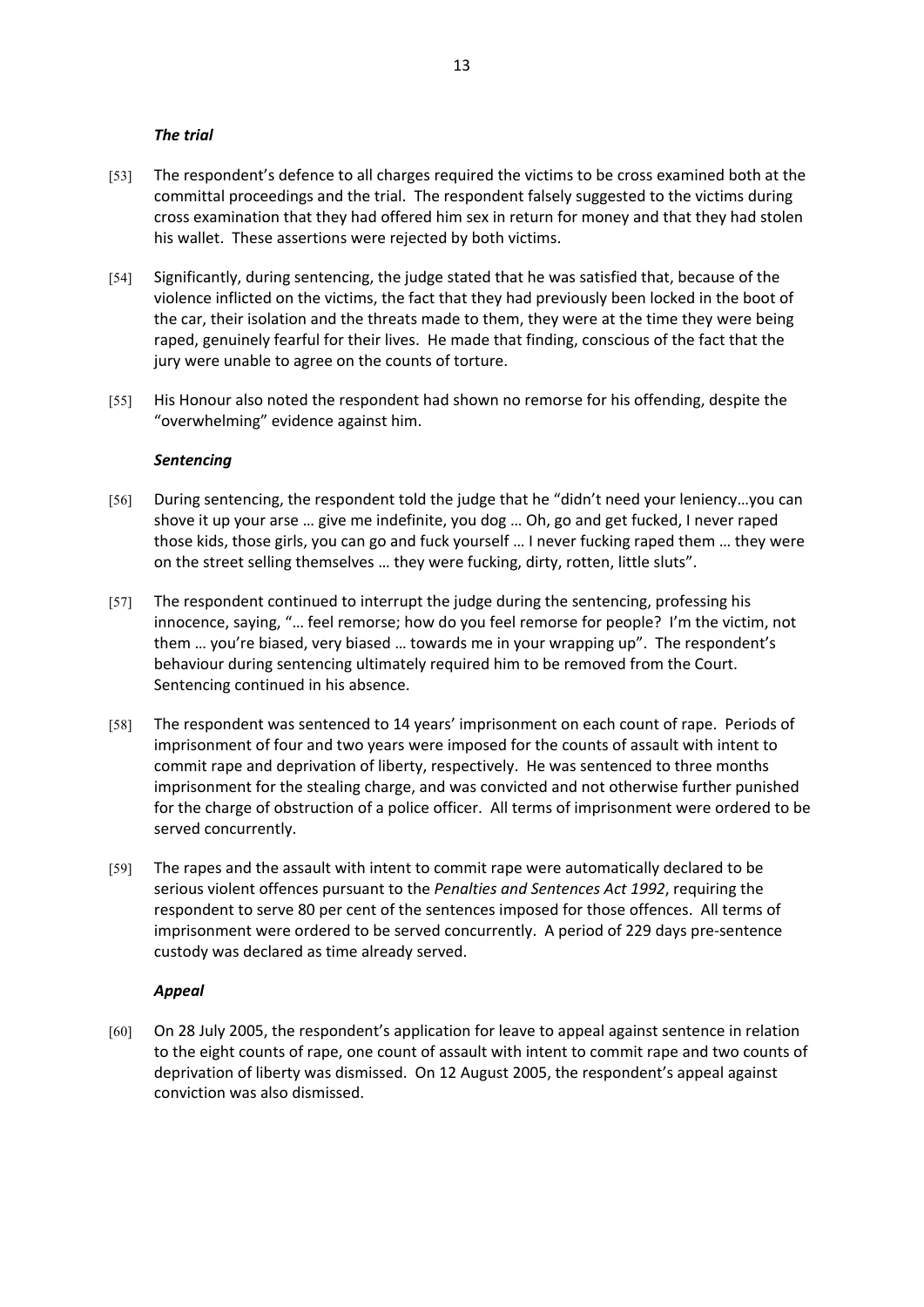### **Events in custody**

- [61] During this current period in custody, the respondent has completed the following programs aimed at assisting him to address his offending behaviour:
	- Getting Started: Preparatory Program (GS:PP), completed at the Townsville Correctional Centre on 25 September 2013;<sup>23</sup>
	- Sexual Offender Program Allocation Assessment (SOPA), completed at the Townsville Correctional Centre on 23 July 2013;<sup>24</sup>
	- Stable 2007 Assessment, completed at the Townsville Correctional Centre on 14 November 2013;<sup>25</sup> and
	- Mainstream Sexual Offending Program (MSOP) completed at the Townsville Correctional Centre on 15 December 2014,<sup>26</sup> with the program facilitators making these recommendations:

"Finally, [the respondent] is recommended to participate in the Staying on Track: Sexual Offending Maintenance Program (SOMP) in order to consolidate the gains he made through the MSOP and assist him to manage additional risk factors he may experience upon his release. He is encouraged to seek ongoing psychological intervention for his anxiety and general coping with everyday events. He is assessed as needing a significant level of support to reintegrate into the community due to significant periods of incarceration. A period of supervision in the community would also be beneficial and case workers and Queensland Corrective Services staff should encourage him to apply for Parole/ Supervision."*<sup>27</sup>*

- [62] On 22 March 2017, the respondent refused an offer of place on the SOMP.<sup>28</sup>
- [63] On 23 June 2016, the respondent refused an offer of a place in the Low Intensity Substance Abuse Intervention program.<sup>29</sup>

# **Psychiatric Reports and Risk Assessments**

*Dr Eve Timmins, Consultant Psychiatrist (4 April 2018)*

<sup>&</sup>lt;sup>23</sup> Affidavit of Katherine McKinnon affirmed 3 October 2018, Exhibit KM-3, 24-6.

<sup>&</sup>lt;sup>24</sup> Affidavit of Katherine McKinnon affirmed 3 October 2018, Exhibit KM-1, 1-10.

<sup>&</sup>lt;sup>25</sup> Affidavit of Katherine McKinnon affirmed 3 October 2018, Exhibit KM-2, 11-23.

<sup>&</sup>lt;sup>26</sup> Affidavit of Katherine McKinnon affirmed 3 October 2018, Exhibit KM-4, 27-38.

<sup>&</sup>lt;sup>27</sup> Affidavit of Katherine McKinnon affirmed 3 October 2018, Exhibit KM-4, 38.

<sup>&</sup>lt;sup>28</sup> Affidavit of Shannon Newell sworn 24 September 2018, 2 [7]-[8].

<sup>&</sup>lt;sup>29</sup> Affidavit of Karola Hoffman sworn 20 September 2018, 2 [7]-[8].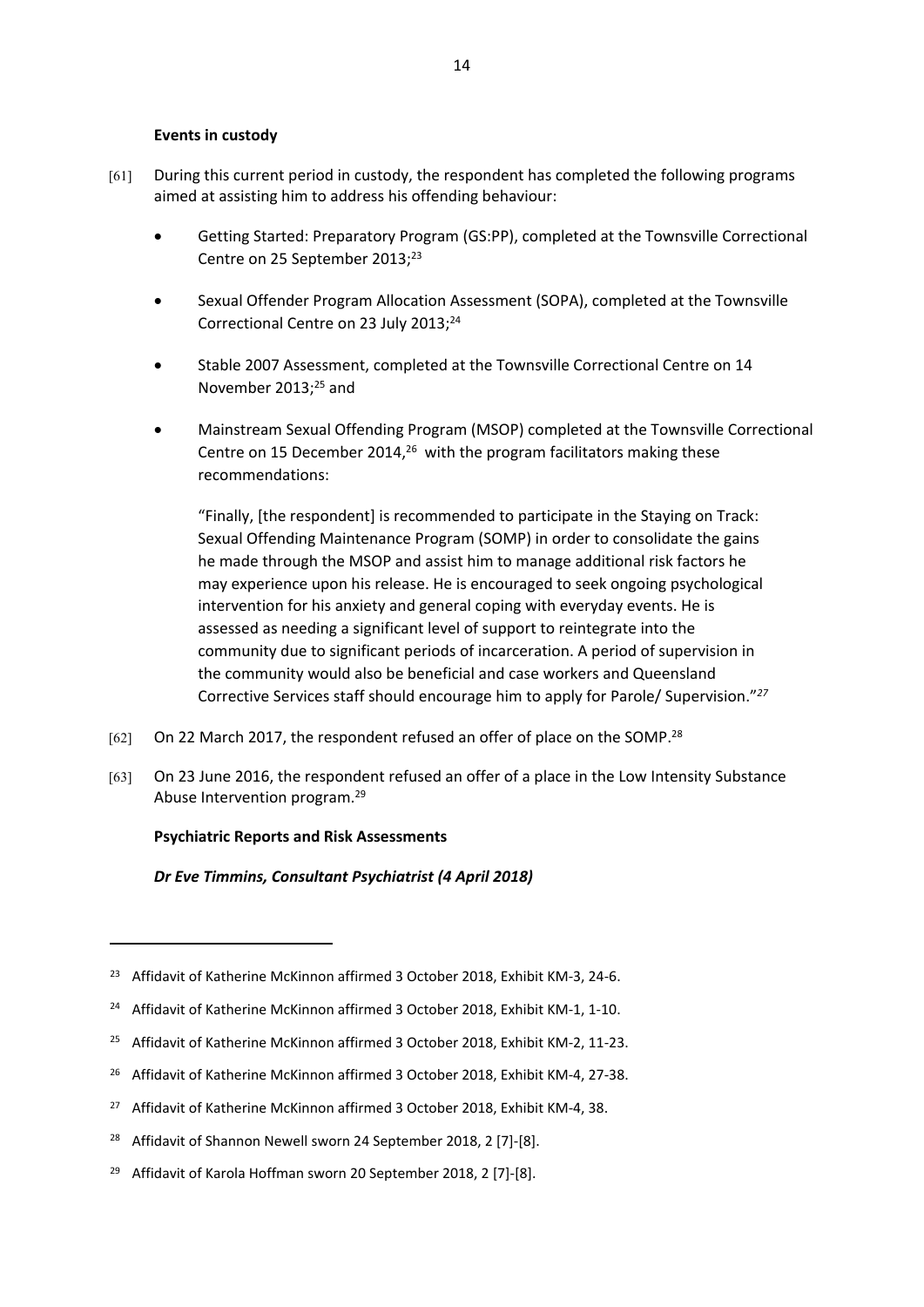- [64] Dr Timmins' report was prepared on instructions from Crown Law to assess the respondent's risk of sexual recidivism in relation to a possible application under the Act. Dr Timmins attempted to examine and interview the respondent on two occasions (22 January 2018 and 5 March 2018) at the Townsville Correctional Centre. On each occasion, the respondent declined the interviews.
- [65] Dr Timmins provides this clinical formulation:

"[The respondent] is a 52 year old single male. He is the father to two adult daughters with whom it appears he has limited contact with.

He is currently incarcerated for a range of sexual offences relating to an incident where he abducted two Czechoslovakian women and raped them in October 2002. He has been incarcerated for 14 years and is due for release in April 2019.

While I have not been able to interview [the respondent] I note the following:

- An extensive history of criminal behaviour from an early age
- Difficult upbringing, lack of schooling and sexual abuse while housed in Boys Town
- Long history of incarcerations from 19 years for many offences across various offending domains
- Dysfunctional relationships and lack of employment history
- History of substance abuse from a young age including history of supplying and using substances whilst in custody
- History of a number of psychiatric diagnoses including dissocial personality, amphetamine induced psychosis and anxiety with the prescription of psychotropic medications in the past
- History of poor response to community orders, a number of escapes from custody and lack of motivation to complete custodial courses addressing his offending behaviour
- His history in custody is punctuated by assaults, sexual behaviour towards other prisoners, periods of time in the Detention Unit, manipulative behaviour, threats of self-harm and actual self-harm and generally being disruptive and poorly compliant with directions.
- His lifestyle in the community revolves around substance use, transience and instability, avoiding responsibility, criminal behaviours and dysfunctional relationships."*<sup>30</sup>*

# *Diagnosis*

<sup>30</sup> Dr Timmins' Report, 41.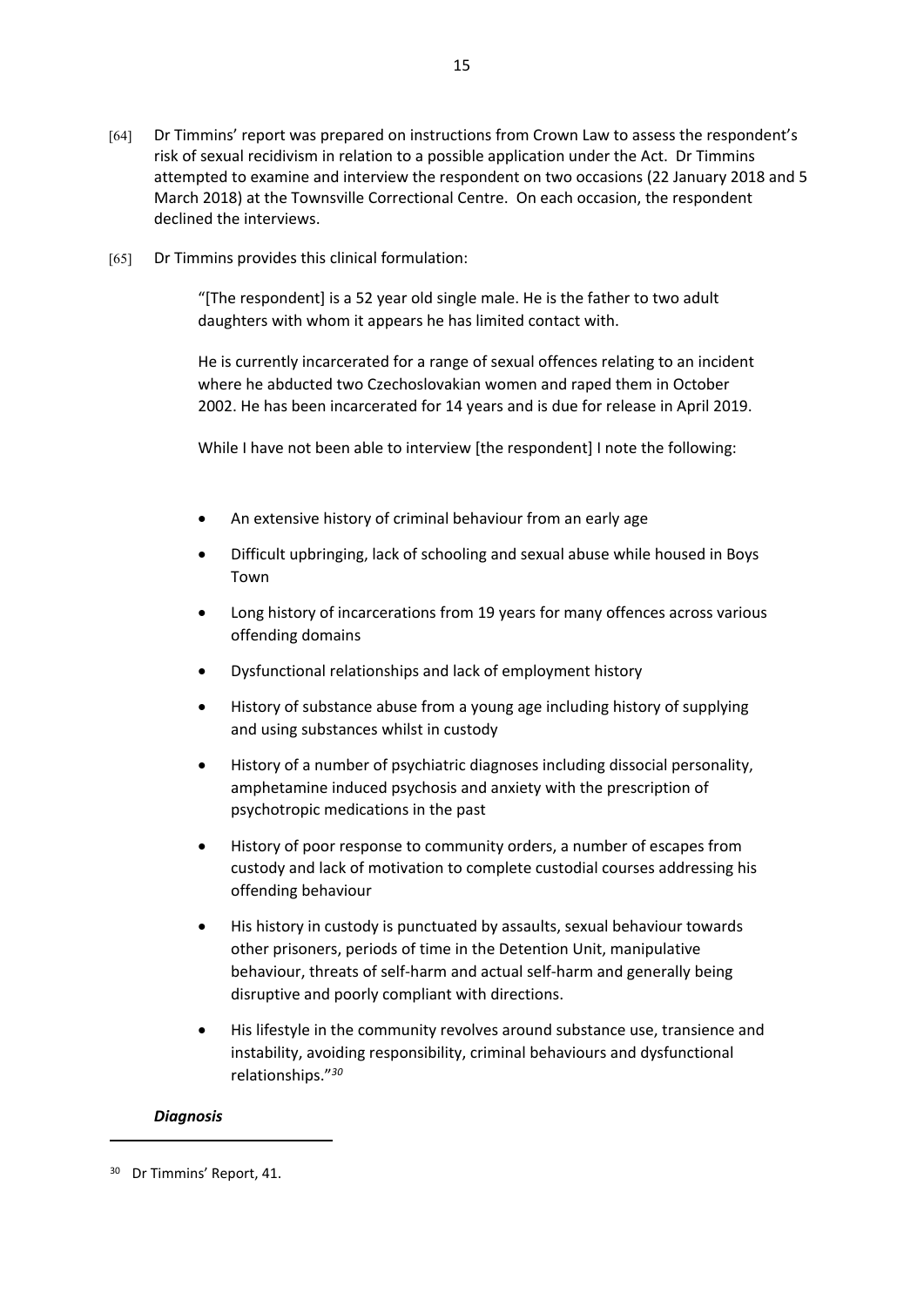- $[66]$  Dr Timmins provides this preliminary diagnosis in relation to the respondent:<sup>31</sup>
	- Cluster B personality traits (in particular narcissistic and antisocial);
	- Psychopathy may be present; and
	- Polysubstance Abuse (in sustained remission in a controlled environment).

### *Actuarial Assessment*

[67] Dr Timmins assessed the respondent on a number of risk assessment tools, with the following results:<sup>32</sup>

16

- Psychopathy Checklist (PCL-R): Dr Timmins was unable to score the affective elements of the PCL-R due to the respondent declining to be interviewed. With this caveat, Dr Timmins suspects elements of Psychopathy are present, as follows:
	- *Need for Stimulation*
	- *Manipulation*
	- *Lack of remorse/guilt*
	- *Parasitic lifestyle*
	- *Poor behavioural controls*
	- *Impulsivity*
	- *Irresponsibility*
	- *Failure to Accept Responsibility*
	- *Juvenile Delinquency*
	- *Revocation of Conditional Release*
	- *Criminal Versatility*
- HCR-20: the respondent's history of violent offending suggests that he most probably scores highly across the Historical, Clinical and Risk Management items. In particular:

<sup>31</sup> Dr Timmins' Report, 40.

<sup>32</sup> Dr Timmins' Report, 41-3.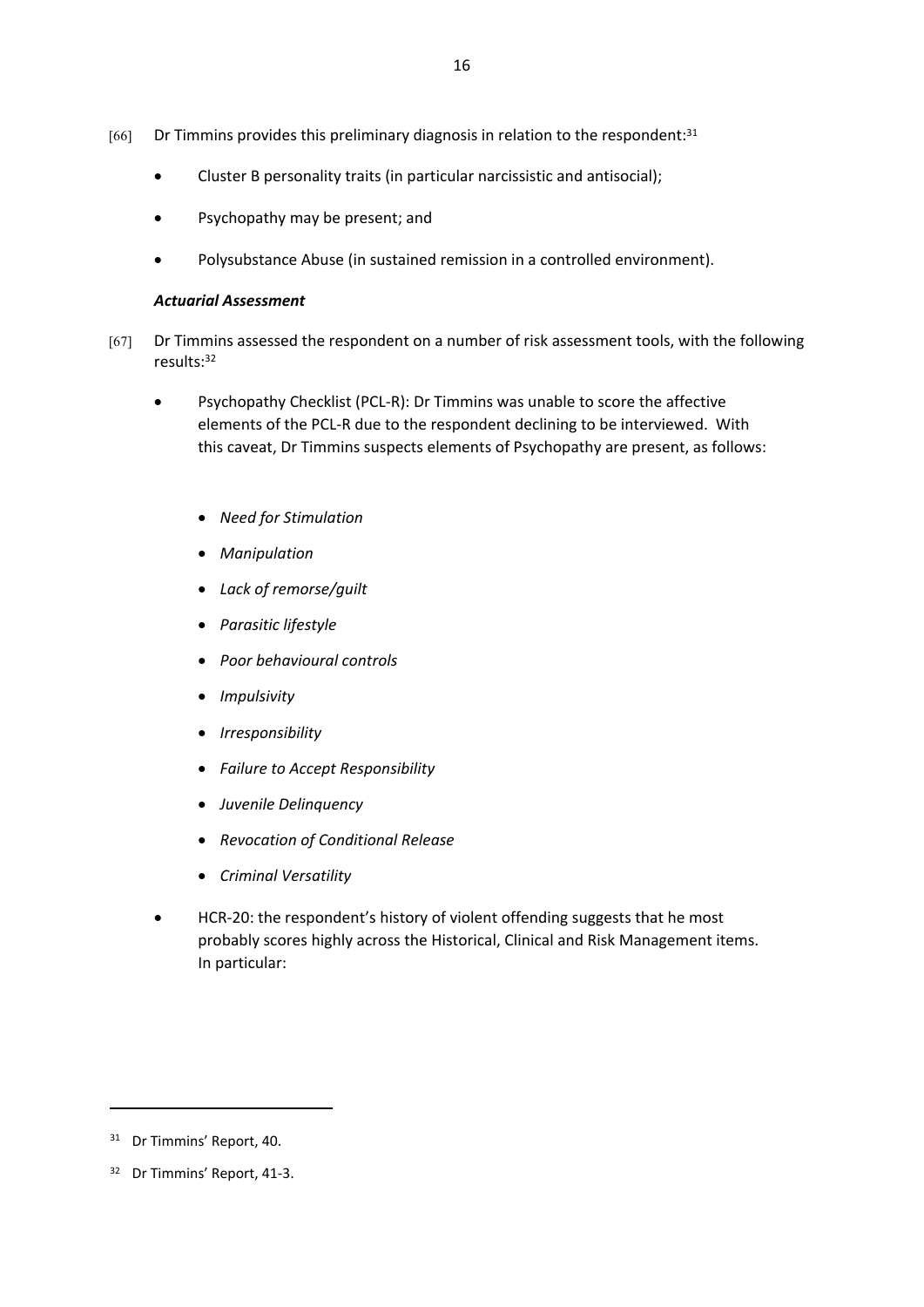- *Previous Violence*
- *Relationship Instability*
- *Employment problems*
- *Substance Use Problems*
- *Early Maladjustment*
- *Prior Supervision Failure*
- Static 99R: the respondent scored 5, placing him in the '**moderate to high**' risk category;
- Risk of Sexual Violence Protocol (RSVP): based on the documentary evidence the respondent probably scores positively on these items:
	- *Physical Coercion in Sexual Violence*
	- *Psychological Coercion in Sexual Violence*
	- *Extreme Minimisation or Denial of Sexual Violence*
	- *Attitudes that Support or Condone Sexual Violence*
	- *Problems resulting from Child Abuse*
	- *Problems with Employment*
	- *Non-sexual Criminality*
	- *Problems with Supervision*
	- *Problems with Substance Abuse*
	- *Problems with Intimate Relationships*
- [68] Dr Timmins explains throughout her report that her opinions were provisional in nature, due to the respondent's refusal to be interviewed.

#### *Risk*

[69] As to the question of risk, Dr Timmins reports:

"Given his history and the probable score in the Static-99R I am of the opinion that [the respondent] may have a relatively high risk of sexual reoffending if released into the community without a supervision order in place.

It is recommended he be further assessed for placement under either a continuing detention or a community order as per the Dangerous Prisoner (Sex Offender) Act 2003.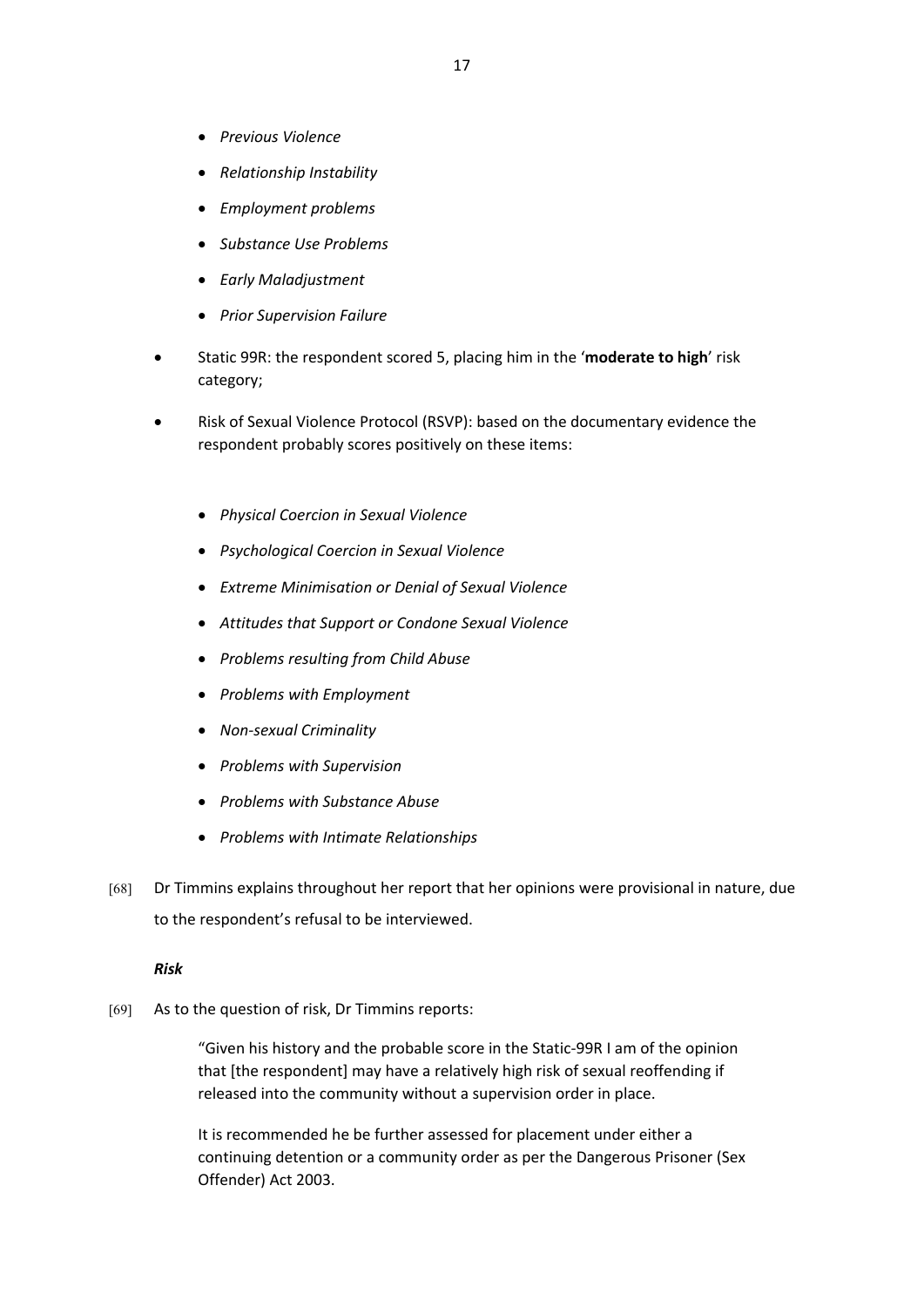A period of supervision in the community under a community DPSOA order is likely to be beneficial to decrease the risk he poses to the community. I am unclear as to exactly how much the risk would be modified at this stage.

He requires further assessment in order to clarify a number of aspects of his history in addition to his current circumstances, mental state examination, future plans and his own views on his behaviour; all factors that currently remain unclear."*<sup>33</sup>*

# *Dr Ken Arthur, Consultant Psychiatrist (14 March 2019)*

[70] At the Preliminary Hearing on 9 November 2018, Dr Arthur was appointed by the Court under s 8 to undertake a risk assessment in relation to the respondent. Dr Arthur assessed the respondent on 20 February 2019 at the Townsville Correctional Centre and reported on 14 March 2019.<sup>34</sup>

# *Diagnosis*

- [71] Dr Arthur diagnoses the respondent as suffering from:<sup>35</sup>
	- Antisocial Personality Disorder;
	- Cluster B Personality Features (within the narcissistic and borderline spectrum); and
	- Many features of Psychopathy.<sup>36</sup>

# *Actuarial Assessment*

- [72] Dr Arthur assessed the respondent on a number of risk assessment tools, with the following results:<sup>37</sup>
	- Static 99-R: the respondent scored 5, $38$  placing him at the 'above average risk' group;
	- Psychopathy Checklist (PCL-R): scored 30/40, which meets the diagnostic criteria for **Psychopathy**;
	- Risk for Sexual violence Protocol (RSVP): on this instrument Dr Arthur notes:

- <sup>35</sup> Dr Arthur's Report, 43.
- <sup>36</sup> The Respondent meets the PCL-R cut-off for a diagnosis of Psychopathic Personality Disorder: Dr Arthur's Report, 44.

<sup>33</sup> Dr Timmins' Report, 43.

<sup>34</sup> Dr Arthur's Report, 1.

<sup>37</sup> Dr Arthur's Report, 44-5.

<sup>&</sup>lt;sup>38</sup> In his oral evidence, Dr Arthur reviewed this to take account of previous charges and stated that the score should be 6, and that the respondent should be placed in the "well above average risk range": Transcript 25 March 2019, 1-21.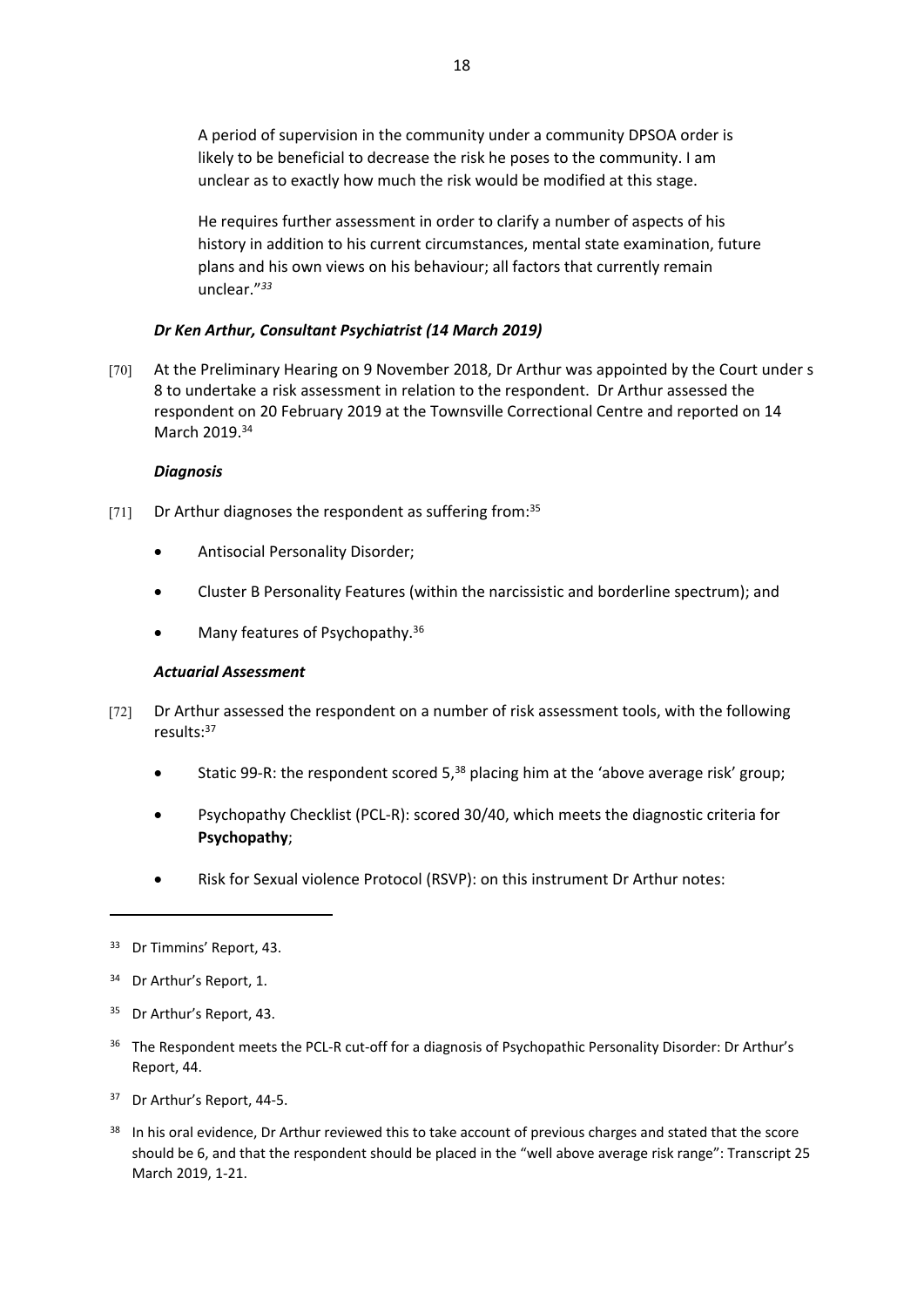"Utilising this instrument, I have identified the following factors relevant to the future risk of sexual recidivism –

- Physical coercion
- Psychological coercion
- Attitudes supporting sexual violence
- Problems with self-awareness
- Problems with stress/coping
- Problems resulting from child abuse
- Psychopathic personality disorder
- Problems with substance abuse
- Problems with intimate relationships
- Problems with employment
- Non-sexual criminality
- Problems with planning
- Problems with treatment
- Problems with supervision

I have identified further possible risk factors of relevance –

- Extreme minimisation or denial
- Problems with non-intimate relationships"

# *Risk*

[73] On the question of risk, Dr Arthur states:

"The actuarial assessment of [the respondent] utilising the Static 99R places him in the above average risk group. The presence of Psychopathic Personality has implications for recidivism in general and has associations in the literature with increased risk of violent and sexual recidivism. Utilising the RSVP, he presents with a number of factors known to be associated with increased risk of sexual recidivism.

On assessment, [the respondent] presents as less aggressive, impulsive and oppositional compared to his documented behaviour in the early years of his current incarceration. He has shown some ability to regulate his affect and moderate his underlying antisocial and hostile attitudes. It appears that he is accepting some responsibility for the index offences in that he now acknowledges the victims were frightened of him and that he clearly had the intent to rape them. However, he is unrepentant about pleading not guilty to the charges and appealing his conviction, seeing this as his right to attempt to 'game' the system to his advantage.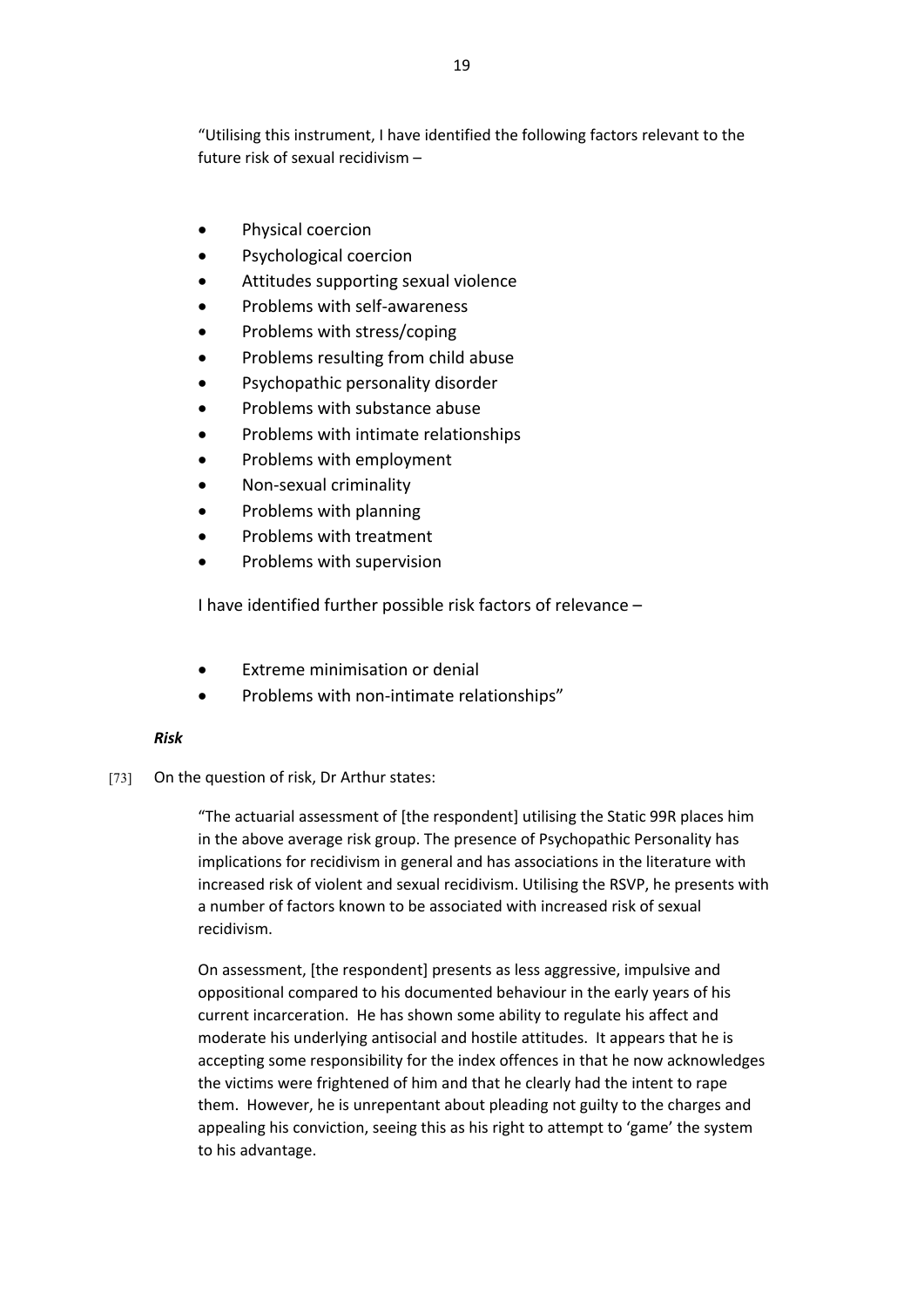Although he identifies that future substance use is a risk in general reoffending, he now minimises his sex drive/sexual interest and no longer acknowledges his predilection for physically aggressive, dominating sexual activity. He appears to have retained little else from the MSOP and has no interest in repeating it due to his aversion of child sex offenders. Whilst this is not unreasonable given his own history of childhood sexual abuse, this is also typical of his well-established pattern of avoidant coping.

[The respondent's] major risk factor for sexual recidivism appears to be a return to substance abuse which may lead to disinhibition or heighten his sex drive. Reconnecting with criminal peers and re-engaging in drug dealing may reinforce antisocial and negative attitudes towards women as well as putting him into regular contact with emotionally and physically vulnerable females, thus increasing his victim access. His persistent distorted attitudes towards women, relationships and sex are also risk factors, along with psychopathic personality features.

Should [the respondent] reoffend, it is likely to involve unwanted sexual contact or rape. The victims are most likely to be casual sexual partners, prostitutes or women in vulnerable positions (geographical or social isolation). He is more likely to sexually assault women who have slighted him in some way such that he feels justified in seeking revenge against them.

The motivation for further sexual offences would be predominantly sexual gratification but there may be an element of punishment or retribution.

Any future sexual offending is likely to cause significant psychological harm to the victims. Given [the respondent's] history of serious and gratuitous violence towards women, there is a significant risk that he may cause serious physical harm to future victims.

Based on his past history of offending it is difficult to predict imminence. Warning signs that might indicate an increased risk of sexual recidivism include a return to substance use, re-establishing associations with antisocial peers, returning to dealing in drugs, increased sexual preoccupation (as evidenced by a high frequency of sexual encounters or increasing use of prostitutes) and involvement in violent or abusive relationships.

Whilst [the respondent] cites his family connections as protective factors, it should be noted that he claimed to have remained in contact with his family prior to the index offences (indeed, he has previously reported that he had spent a number of weeks with his daughter). This suggests that family contact my not necessarily be protective; it is also concerning that his brother continues to use drugs hence increases their availability. He himself acknowledges that he is susceptible to peer pressure in regard to returning to drug use.

He also cites employment as a potential protective factor, although he has a very poor work history in the community and a somewhat indifferent work ethic in jail.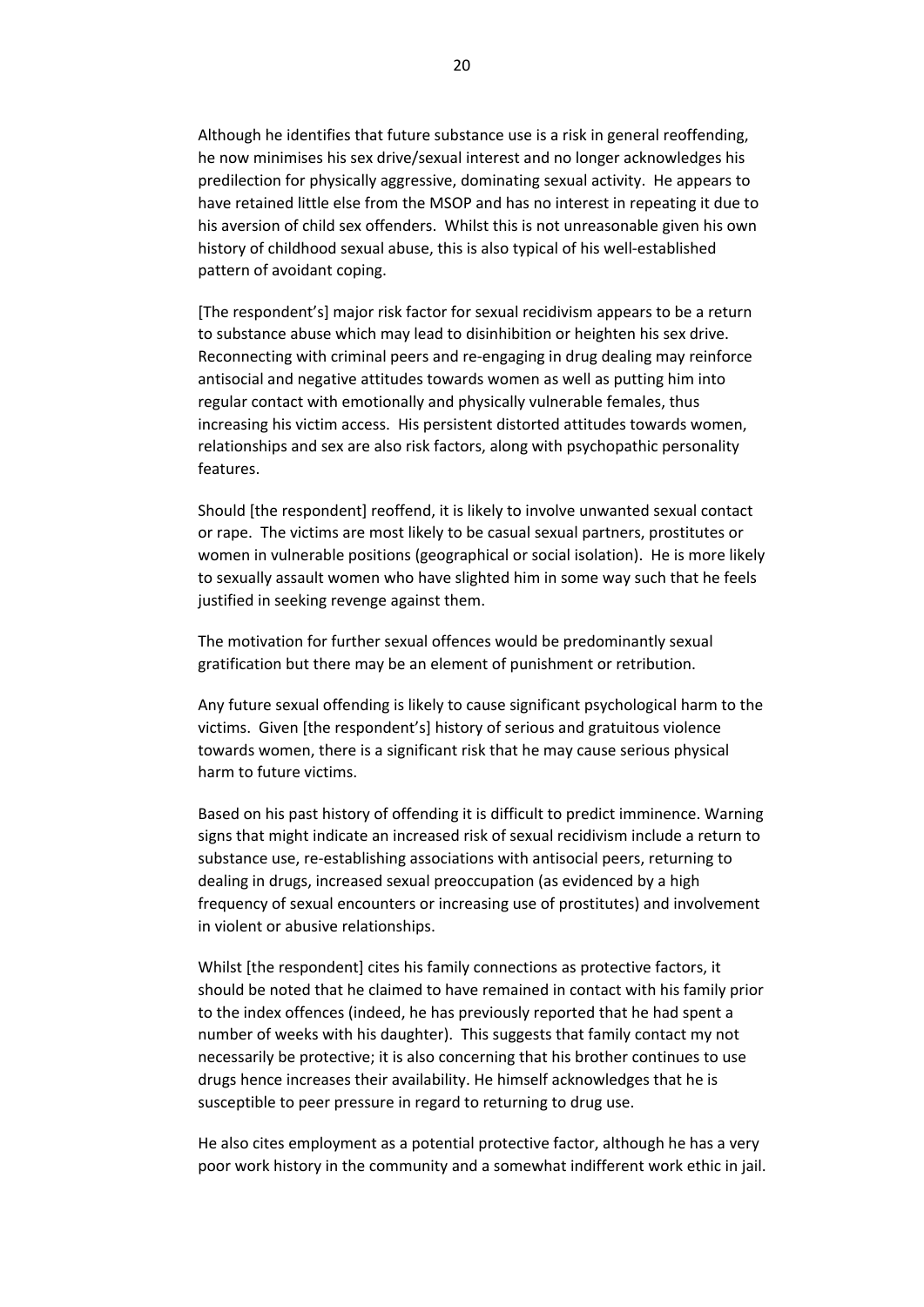Based on the above factors, I would estimate that [the respondent's] unmodified risk of sexual recidivism on release would be between moderate and moderately high."<sup>39</sup>

# *Dr Scott Harden, Consultant Psychiatrist (17 March 2019)*

[74] Dr Harden also was appointed by the Court under s 8 to undertake a risk assessment in relation to the respondent. Dr Harden assessed the respondent on 24 January 2019 at the Townsville Correctional Centre and reported on 17 March 2019.<sup>40</sup>

### *Diagnosis*

- [75] Dr Harden diagnoses the respondent as suffering from:<sup>41</sup>
	- Anti-Social Personality Disorder (Paranoid and psychopathic personality features); and
	- Polysubstance Abuse (in remission).

### *Actuarial Assessment*

- [76] Dr Harden assessed the respondent on a number of risk assessment tools, with the following results:<sup>42</sup>
	- Static 99-R: the Respondent scored 6, placing him in 'well above average' risk category;
	- Psychopathy Checklist (PCL-R): scored 26/40, representing an elevated score but falling below the clinical cut-off;
	- Stable 2007: scored 15/24, placed him in the High (greater than 12) needs group in terms of sexual offender's dynamic risk offender's dynamic risk;
	- Sexual Violence Risk (SVR-20): On this instrument Dr Harden notes "I assessed [the respondent] as being positive for 10 items out of 20 and possibly positive for 3 items. In my opinion this placed him generally in a HIGH (well above average) risk category on this measure of Sexual Violence Risk."

#### *Risk*

[77] On the question of risk, Dr Harden reports:

"[The respondent] is a 53 year old indigenous man who was convicted of an extremely serious and violent sexual offence in 2002 against two young women who he abducted and raped.

42 Dr Harden's Report, 17.

<sup>39</sup> Dr Arthur's Report, 45-6.

<sup>40</sup> Dr Harden's Report, 2.

<sup>41</sup> Dr Harden's Report, 18-19.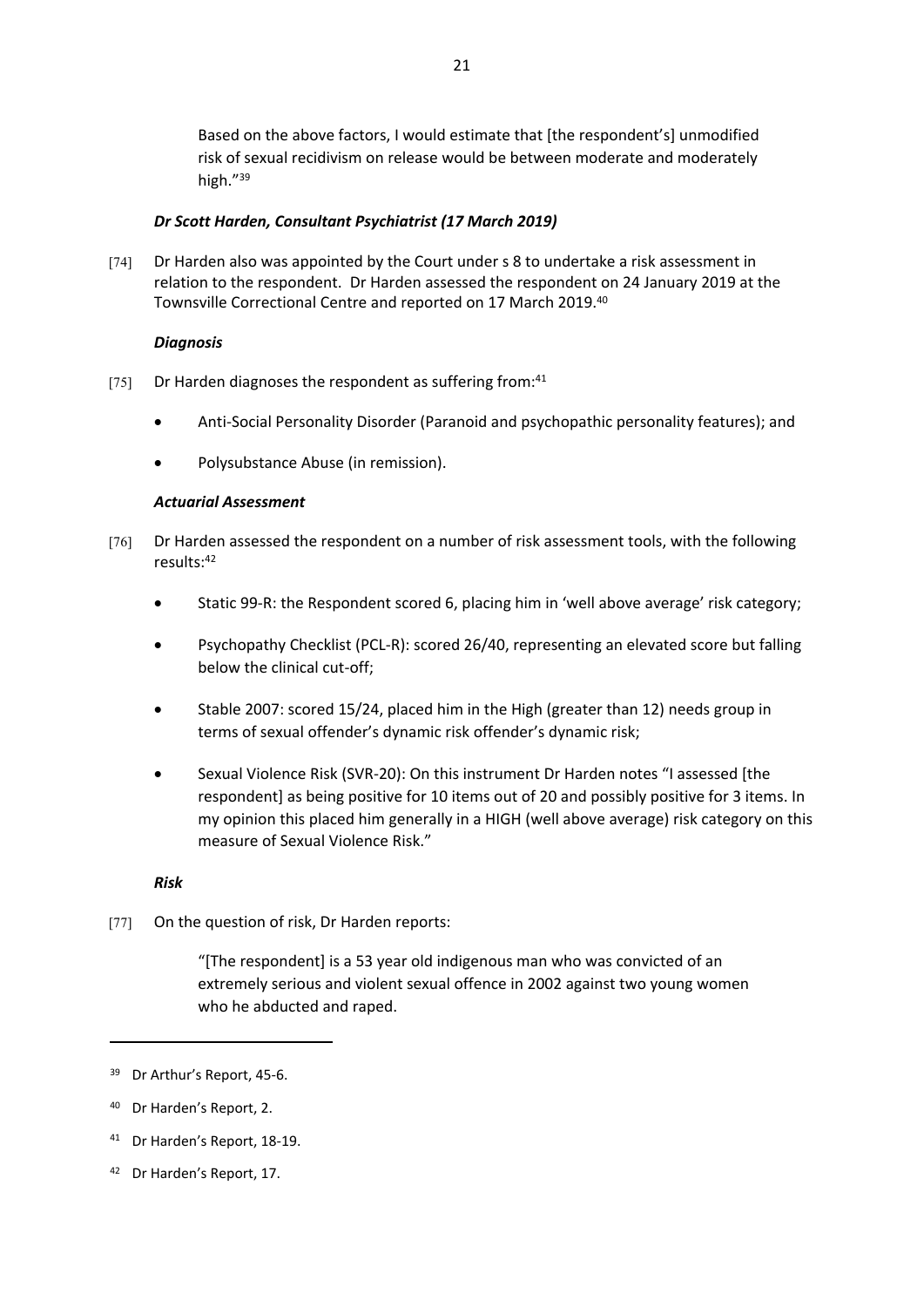He did not have a formal previous history of sexual offences but at least one of his previous violent offences on the reported circumstances looked to have some sexual element.

He denies his guilt with regard to a range of facts associated with various of these offences.

He has a very long and diverse criminal history dating back to childhood including property offences, drug offences, motor vehicle offences, fraud offences and offences of interpersonal violence. He has supported himself fire criminal behaviour and has "lived on the street" during much of his time in the community when not in custody.

He has avoided close interpersonal relationships with others in general both sexual and nonsexual and has had a somewhat paranoid attitude to others regarding people as untrustworthy although he states that he has been able to form some close relationships particularly in more recent times.

His early life was characterised by multiple losses including the deaths of siblings and half siblings and a distant relationship with his mother as well as the absence of his biological father. When placed in out-of-home care he allegedly experienced sexual abuse.

He has undertaken treatment programs for sexual offending successfully but has significant ongoing treatment needs. In more recent times he has refused further sexual offending and substance abuse programs in custody. There is no evidence of deviant sexual attraction.

He has limited strengths and experience of living in the community in a prosocial way. He has few supports in the community apart from family and he is reluctant to utilise family as support. He has had serious substance abuse problems previously when living in the community although he maintains that he has been abstinent during this most recent prolonged period in custody. His overall prognosis would be guarded."<sup>43</sup>

#### [78] His report continues:

"His ongoing unmodified risk of sexual re-offence in the community in my opinion is most likely in the Well Above Average (High) range.

His greatest risk factors are his general pro criminal attitudes, substance misuse, problems with intimate relationships, lack of concern for others and management of previous sexual behaviour. He has had problems with cooperating with supervision in the community in the past although he has shown a more cooperative approach in custody in more recent years.

<sup>43</sup> Dr Harden's Report, 18.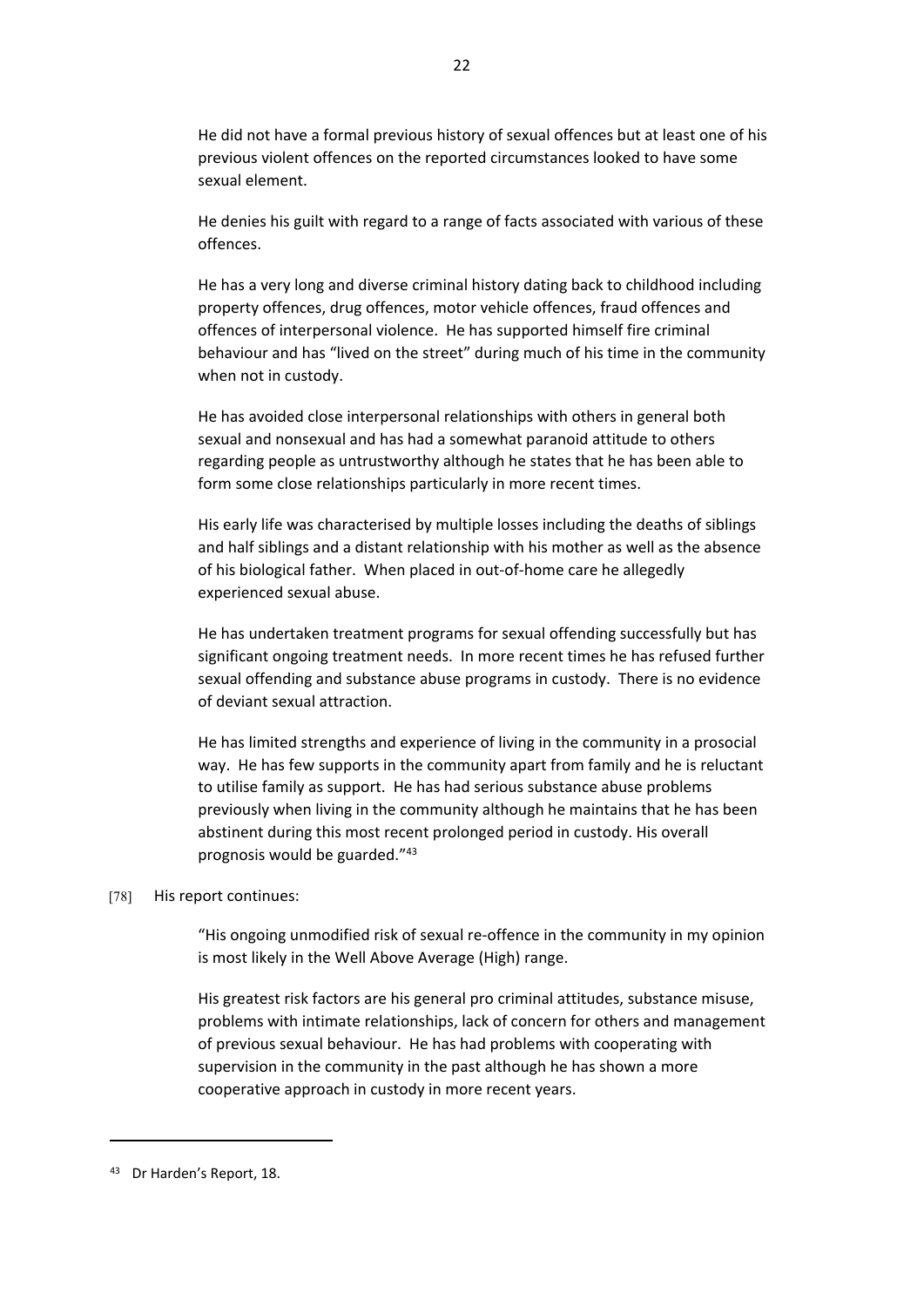If he were to be placed on a supervision order in the community in my opinion this risk will reduce to Average (Moderate)."*<sup>44</sup>*

#### **Clinical recommendations**

- [79] The ongoing treatment and management of the respondent, whether in jail or in the community, were discussed by each of the reporting psychiatrists. The clinical views of the psychiatrists are highly relevant, given the nature of the respondent's diagnosed disorders, personality structure and refusal in recent years to undertake available sexual offender maintenance programs.
- [80] Dr Timmins states:

"If the court is of a mind to release [the respondent] it is likely he will need stable accommodation, engagement in substance abuse treatment and placement on a maintenance program to continue to address his sexual offending behaviour.

In addition he will need psychological interventions to further develop his skills in managing emotions, substance use and reintegration into the community.

It is likely [the respondent] will need a significant level of support to reintegrate into the community due to his lengthy period of incarceration since 2002."<sup>45</sup>

#### [81] Dr Arthur states:

"I believe a supervision order would reduce [the respondent's] risk of sexual recidivism to low.

He should remain abstinent from all drugs of abuse including alcohol and any prescription medication should be closely monitored for abuse potential.

He should undergo regular urine/breathalyser analysis to ensure abstinence. Whilst he claims to have been voluntarily abstinent whilst in jail, he would benefit from further treatment programs such as Alcoholics Anonymous or other drug rehabilitation group programs run in the community. The goal would be to reinforce his expressed desire to remain abstinent from drugs and to develop a prosocial peer group around this issue.

[The respondent's] associations should be monitored and socialising with antisocial peers discouraged. As such, it would be reasonable to place limits on his access to licensed premises.

[The respondent's] relationships should also be scrutinised and monitored.

He would benefit from psychological therapy with a Forensic Psychologist to work with him on improving his coping strategies, addressing his avoidance behaviours,

<sup>44</sup> Dr Harden's Report, 19.

<sup>45</sup> Dr Timmins' Report, 43-4.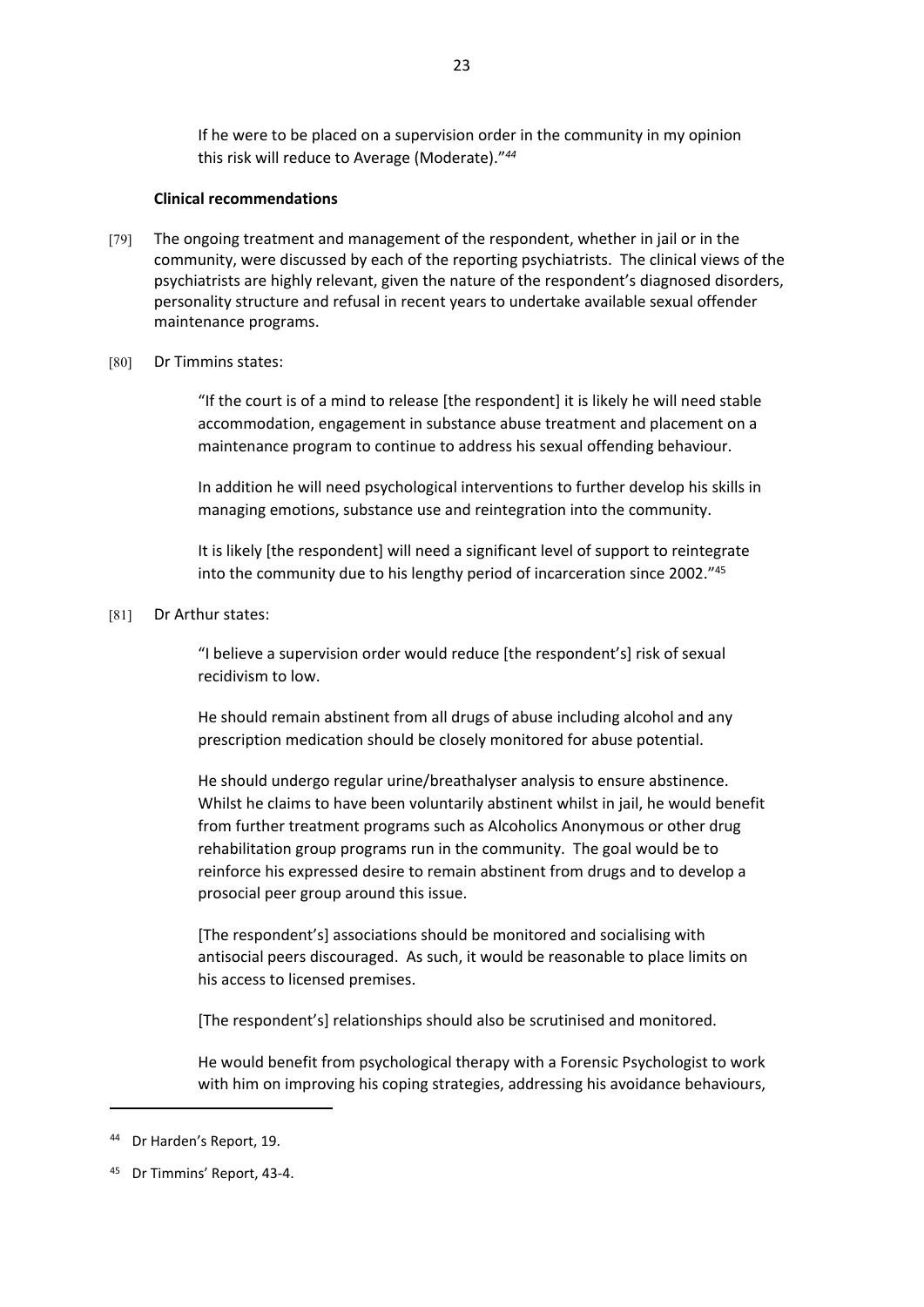and addressing his attitudes towards sex/relationships. The goal of therapy would be to improve the quality of both his intimate and non- intimate relationships as well as working on issues pertaining to trust and self-esteem.

Involvement in the SOMP may be of use in revising previous learnings from the MSOP. I do not believe that repeating the MSOP prior to release will be of any great benefit in further reducing his risk of recidivism at this time.

A supervision order would need to be for a minimum of 5 years to provide [the respondent] with supervision and monitoring sufficient to ensure successful transition into the community, the development of prosocial networks and ongoing abstinence from substance abuse."*<sup>46</sup>*

### [82] Dr Harden states:

"He should undertake individual psychological treatment focused on his sexual offending and substance abuse. He should also undertake the group maintenance sexual offending program.

If placed on a supervision order he should have restrictions on substance use an appropriate random testing. Given his significant difficulties with substances in particular opiates consideration should be given to his participation in an Opiate Replacement Program if he develops difficulties in the community.

There is no need for provisions restricting contact with young people on any supervision order.

If placed on a supervision order this should be for five years."*<sup>47</sup>*

# **Will a supervision order reduce the relevant risk to an acceptable level?**

- [83] Whether the opinion is expressed in terms of reducing an unmodified risk from well above average (high), to average (moderate) (Dr Harden), or to low (Dr Arthur), the parties agree that the proposed supervision order will provide adequate protection of the community. I agree.
- [84] As the oral evidence of Dr Harden and Dr Arthur explained, a supervision order will by its very nature inhibit access to potential victims to a certain extent. This is due to the "very nature of the monitoring, the constant checking, the surveillance – there's an inhibitory effect upon contact with victims, particularly contact with victims in an environment where they are at higher risk."<sup>48</sup> The biggest effect of a supervision order is in relation to potential substance abuse. In addition, supervision orders by their nature also provide a significant degree of support. Regular appointments with case managers, a requirement to structure activities and

<sup>46</sup> Dr Arthur's Report, 46-7.

<sup>47</sup> Dr Harden's Report, 19.

<sup>48</sup> Transcript 25 March 2019, 1-9 l 45 – 1-10 l 5 (Dr Harden).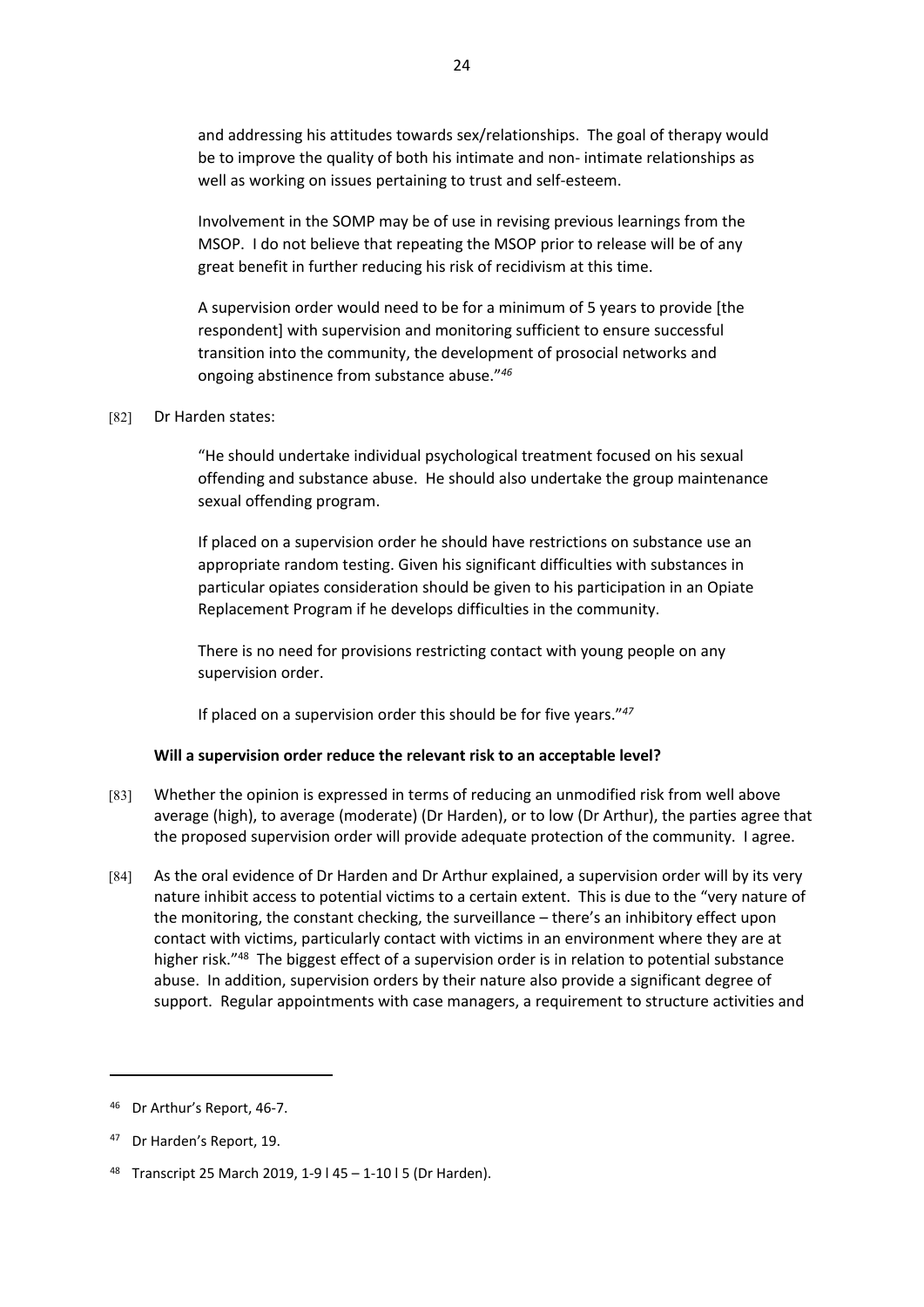a requirement to submit plans about their activities, provide this support.<sup>49</sup> According to Dr Harden, the provision of specialist individual therapy, which is otherwise not easy to obtain, usually with very competent practitioners over a substantial period of time, works to reduce risk in terms of "integrating pro-socially, dealing with the internal structural personality issues and some of the views that may predispose to offending – for example, somewhat paranoid views about women …"<sup>50</sup> Dr Arthur considers that a supervision order will reduce the respondent's unmodified risk to low and that such a reduction arises because the respondent's offences were related to general anti-social behaviour and significant substance abuse. The respondent normalised violence to some degree and his substance abuse disinhibited him. A supervision order would address those core risk factors.<sup>51</sup>

# **What should be the duration of the supervision order?**

- [85] As noted, this is a question for the Court, assisted by expert opinion, if any, about the reduction in risk over time. The respondent, upon his release, will move to approved accommodation with his mother in South East Queensland and avoid the challenges and the pitfalls of being accommodated in a correctional precinct with other sex offenders, including paedophiles, for a substantial time.
- [86] The respondent's written submissions relied upon Dr Harden's view that any supervision order should be for five years, and submitted that there is insufficient evidence upon which the Court could conclude a supervision order for a period of 10 years is necessary to ensure protection of the community. I had difficulty with this submission, and at the start of the hearing attempted to identify my concerns with a view to obtaining evidence and submissions about what is likely to change after five years. In short, my concerns related to:
	- The respondent's poor attitude to authority in general and his failure to appreciate the need for a supervision order in his case;
	- His resistance in recent years to undertaking programs and his mixed performance on the MSOP;
	- The lack of support which he has in the community;
	- The evidence of a consistent pattern of minimising, avoiding or denying the extent of his offending.

More generally, his anti-social personality disorder and psychopathy, as evidenced by his lack of remorse and general lack of empathy for his victims, seems unlikely to change in the next five years. Then there is his appalling attitude to women.

# *Attitude to authority and preparedness to undertake counselling*

[87] His poor attitude to authority and his resistance to undertaking certain programs in custody called into question, in my mind, his degree of co-operation and commitment to undertaking

<sup>49</sup> Ibid 1-10 ll 10-15.

<sup>50</sup> Ibid 1-10 ll 13-19.

<sup>51</sup> Transcript 25 March 2019, 1-23 ll 30-40 (Dr Arthur).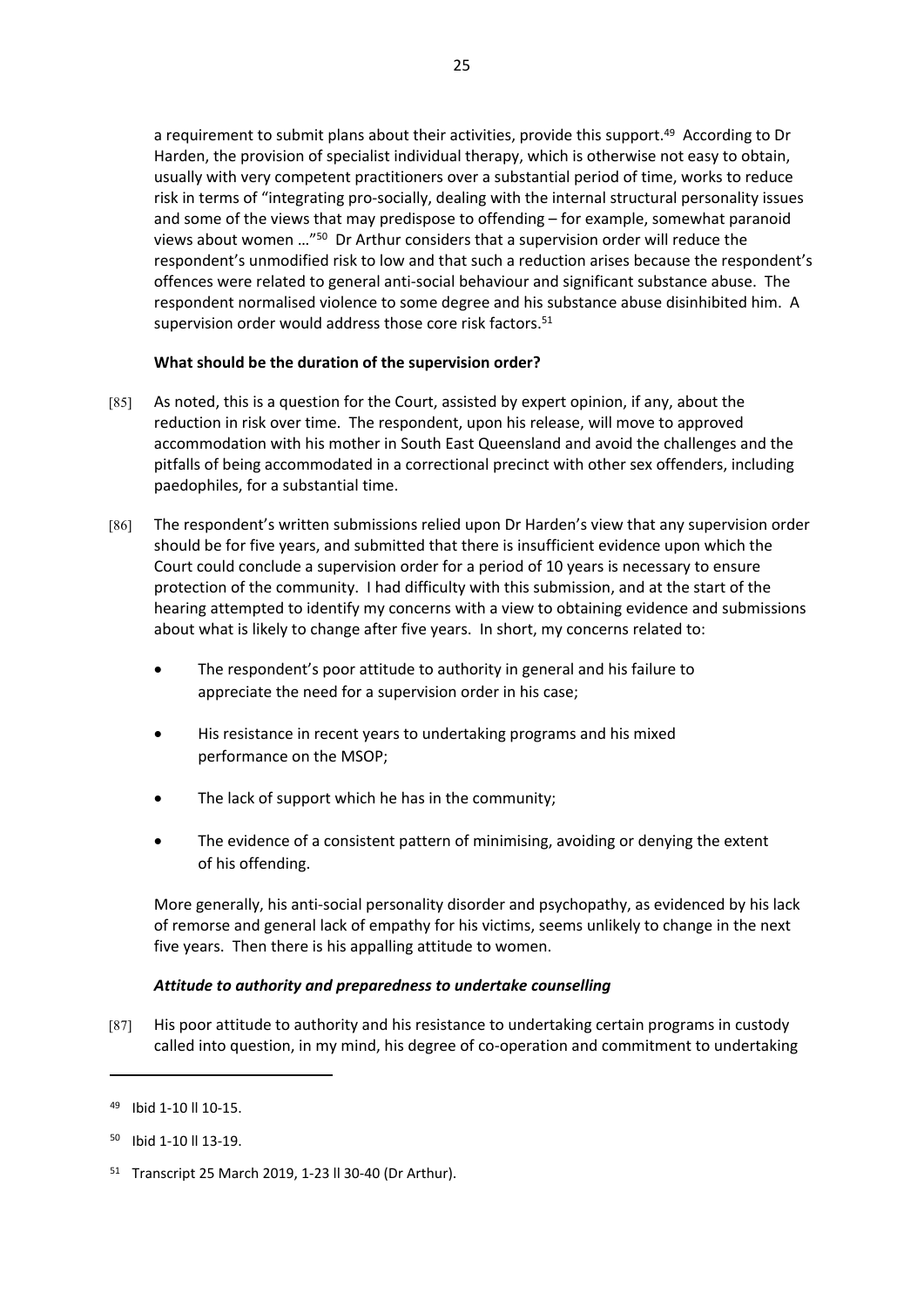individual counselling in the community. While the respondent's approach to authority and custodial conduct has improved in recent years, he is far from a model prisoner. He was sacked from his employment as a barber due to stealing items. The theft was observed on CCTV, yet he blamed the unit officers for his actions. In July 2017 he refused to engage in a panel review regarding his classification and progression plan. In the same year he displayed a poor attitude towards work, and in December 2017 he declined to be interviewed in relation to a rehabilitation needs assessment review. It appears that he took the attitude that he was going to be released upon his full-time discharge date and move to New South Wales. He had a limited understanding of a supervision order, and explained to Dr Arthur that he knew that he would have to wear a bracelet and do what the authorities wanted. He also stated "I think it's crap ... it's for child molesters like Fardon."<sup>52</sup> If the respondent does not understand that supervision orders are for adult rapists as well as paedophiles, he is hardly likely to adopt a cooperative and constructive approach to gaining the benefits which it may offer his rehabilitation and reducing his risk of re-offending.

26

- [88] I have previously noted the respondent's refusal to undertake a Sexual Offending Maintenance Program in order to consolidate the gains he made through the MSOP. The respondent's refusal to participate was explained by his not wishing to have contact in a group with child sex offenders. That attitude may be understandable, given the sexual abuse he suffered as a young person. His refusal to accept an offer of a place in the Low Intensity Substance Abuse Intervention Program cannot be explained on this ground.
- [89] Despite these concerning aspects, the respondent is prepared to engage in individual counselling under a supervision order. He has had some involvement with counselling in the context of a civil claim over his abuse in an institution, and it seems likely that he will be prepared to engage with a counsellor under a supervision order. The respondent is likely to want to focus on the sexual abuse he suffered at Boys Town rather than confront the sexual abuse he perpetrated on his victims.
- [90] The respondent's personality traits make it likely that he will only have "an instrumental view of things" and will attend for therapy because he understands he is required to under the supervision order. Nevertheless, the evidence is that counselling will assist him. Not all therapy is about emotional catharsis, and for someone like the respondent the therapy is likely to be targeted at helping him to "redesign his life so that it is not an offending lifestyle".<sup>53</sup> It will be about "pragmatic coping" and looking at past patterns of behaviour and how to avoid them. Dr Harden observed that sometimes it is easier with people who are "a bit more psychopathic" because they see what they have lost and what is in it for them. Also, if they are a little older, they have lost some of their aggression and impulsivity, and can better understand how they could work towards having a better life.<sup>54</sup>
- [91] Dr Arthur agreed with Dr Harden about the respondent's reduction in impulsivity and aggression since he has been in jail, and noted that this occurs over time with people with antisocial personality disorders as they approach their 50's. Their anti-social personality disorder becomes less aggressive, but more anxious. Dr Arthur was asked whether, given the respondent's history of refusing places on programs in recent years, one can have any

<sup>52</sup> Dr Arthur's report [220].

<sup>&</sup>lt;sup>53</sup> Transcript 1-13 ll 5 (Dr Harden).

<sup>54</sup> Ibid at ll 10-15.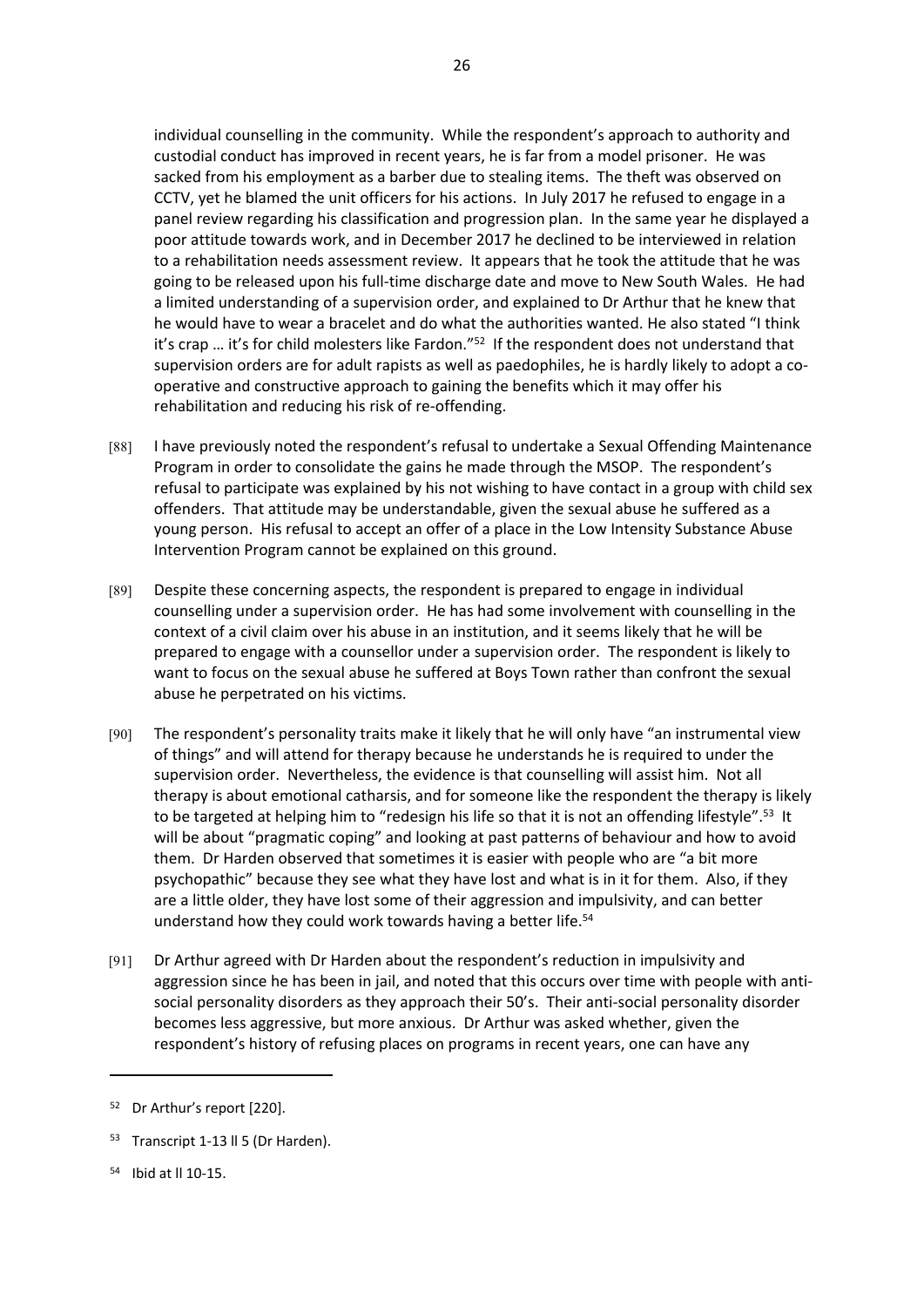confidence that he will engage with any form of counselling or psychological intervention in the community. He answered that if the respondent was given the option of receiving counselling or not, he probably would not. However, an order did not give him a choice and the respondent had expressed an interest in pursuing some further psychological therapy surrounding his sexual abuse. In Dr Arthur's considerable experience in treating patients on supervision orders, if the respondent has to attend a clinical psychologist or a psychiatrist for a period each week, then it is very hard not to engage with that process. Accordingly, Dr Arthur was confident that the respondent would engage "to some degree with the therapeutic process on an order, but if you gave him an option he probably wouldn't."<sup>55</sup>

# *Lack of support in the community*

- [92] The respondent lacks a network of support in the community. He has declined to engage with members of the indigenous community. His mother is aged about 73. He has a niece in gainful employment. However, he has had limited contact with his family whilst he has been in custody. The relevant documentation indicates that in 2014 he stated that he did not intend to reinstate communication with his family and he subsequently reported that he had ceased contact with his family whilst incarcerated as he felt in the past this contact had not been beneficial for him. In any event, the respondent instructs, and I accept, that he has had telephone and correspondence contact with his mother in recent times.
- [93] Re-engaging with his family is likely to be a difficult process. One of his brothers is said to be a drug user and, apart from the issue of potential access to drugs, one might anticipate some conflict between the respondent and some of his siblings about domestic arrangements and finances. Another matter of concern raised by me, given the importance of the respondent's relationship with his mother, is how the respondent will cope when his mother passes. Noone can predict these things, but the respondent's past difficulties in relationships and his personality traits suggest that he will not cope very well at all. If, by then, a supervision order has expired it would not serve to constrain his behaviour and a possible relapse into substance abuse as a means of coping with his mother's passing.

# *The passage of time*

- [94] Some factors, unrelated to the respondent's individual circumstances, warrant consideration in deciding the appropriate duration of the supervision order. In general, the longer the supervision order the greater the protection of the community, after taking into account the negative effects of any supervision order in terms of prejudice to rehabilitation, including by being labelled a "Dangerous Prisoner Sex Offender" and stigmatised in the general community. A supervision order that is too long may actually prejudice a person's rehabilitation and diminish protection of the community. It may prevent timely transition into a normal life and ongoing rehabilitation. A supervision order of excessive duration may be counterproductive and, like an excessive term of imprisonment, prove crushing, jeopardise rehabilitation and, as a result, actually diminish protection of the community.
- [95] While at a level of generality one can say that a supervision order of seven or ten years, compared to one of five years, gives the order a better chance of achieving its intended objective of risk reduction, a balance must be struck.

<sup>55</sup> Transcript 1-25 ll 13-15.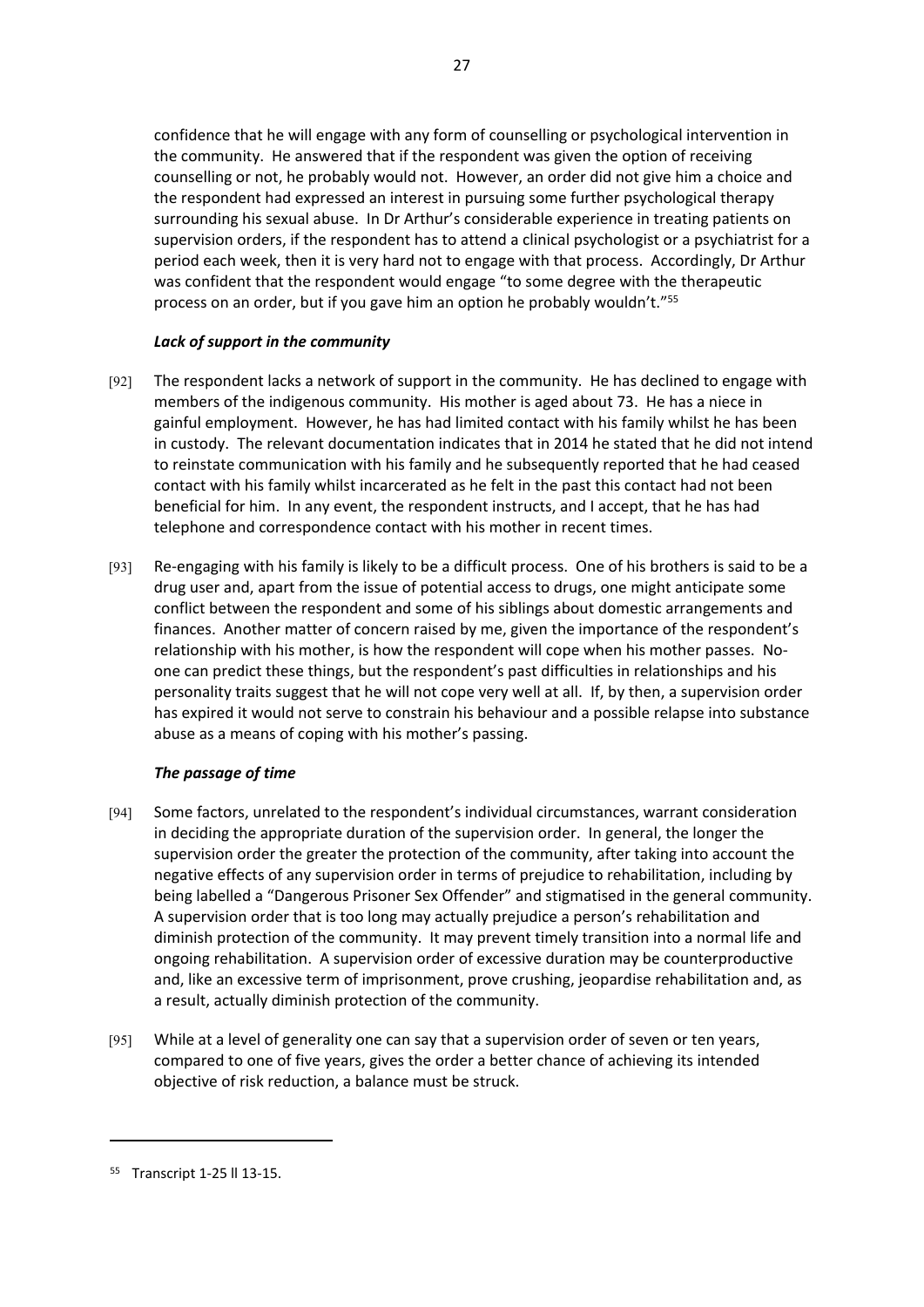- [96] The duration of any supervision order is informed by general studies of recidivism. If an offender does not commit a further offence during a period of five years, then the risk of recidivism is substantially reduced. These statistics about recidivism are based upon largescale groups of offenders. However, the point remains that the longer an offender remains offence-free, the lower is his risk of re-offending at that point. So after a five year period of compliance, the respondent's risk of recidivism will reduce significantly.
- [97] Account should be taken of the respondent's age and reports that whilst in custody in recent years he has shown less impulsivity. The psychiatrists do not suggest that his libido will be much-reduced in five years. As Dr Harden explained in his oral evidence, the respondent is an anti-social adult rapist, and re-offending rates for that category of sexual offender decline after 40 and quite significantly after 50, not because of loss of sexual drive, "because that is not what the rape is really about, but because of decreasing impulsivity, decreasing aggression and a general slowing of their physical restlessness. They tend to think more and reflect a little more".<sup>56</sup> Accordingly, I take into account that there may be a reduction in risk simply by virtue of the passage of time for an offender aged in his 50's with the respondent's personality and offence history.

# *The respondent's anti-social personality disorder*

[98] I have regard to the statistical basis for concluding that the respondent's risk of recidivism will be less in five years' time if he does not commit further offences during that time, and also that the passage of time might reduce his impulsivity. However, even after five years, most of the factors noted in Dr Arthur's report will remain. Using the Risk for Sexual Violence Protocol (RSVP), Dr Arthur identified numerous factors relevant to the future risk of sexual recidivism which I have quoted in [72].

# *Expert opinion about reduction in risk over time*

- [99] Dr Harden expressed the view in his oral evidence that if the respondent has "five years living in the community, having to organise plans, looking for work, meeting with … someone who understands working with people who have this kind of personality, yes, I think his risk will really reduce significantly over that period".<sup>57</sup> With age, impulsive, self-defeating behaviour tends to decrease. Whilst the respondent's level of empathy may not increase over that five year period, Dr Harden observed that his level of empathy is not really the issue: his behaviour is the issue.<sup>58</sup> The respondent's substance abuse problem is currently in remission due to his incarceration. Assuming compliance with the supervision order, he will continue to abstain from illicit drugs for its duration.
- [100] If the supervision order was to be for five years then the issue arises as to what will constrain him from giving in to temptation after that date to use illicit drugs like methylamphetamine. Dr Harden observed that the respondent will have had five years of abstinence in the community which will be of assistance and, although in the absence of routine drug testing, he could easily resume drug use, the chance of his doing so is decreased after that period.<sup>59</sup> As to

- Transcript 1-15 l 4.
- 59 Transcript 1-15 ll 13-20.

<sup>56</sup> Transcript 1-13 ll 25-30.

<sup>57</sup> Transcript 1-13 ll 37-39.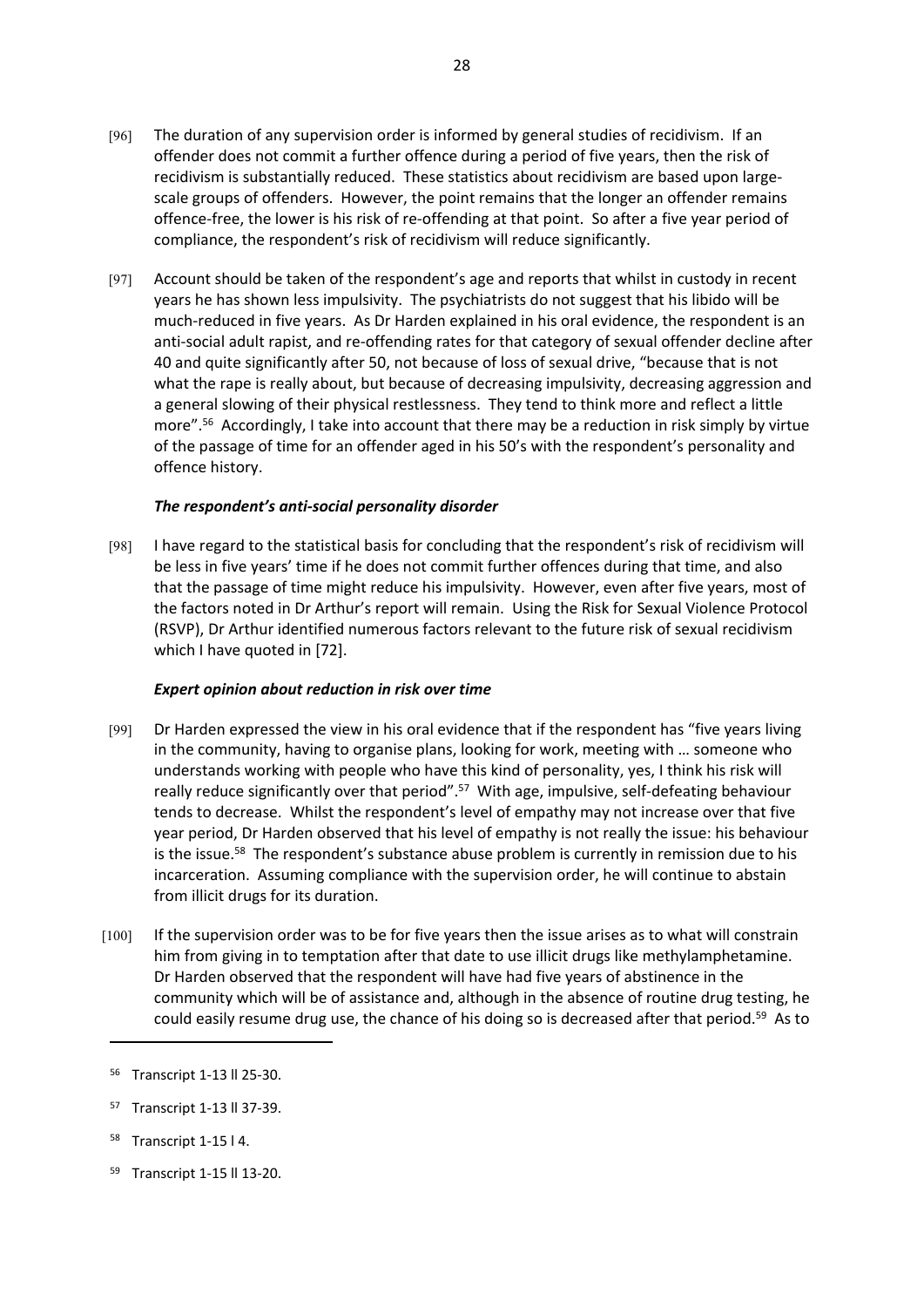the risk of his resuming substance abuse after a five year supervision order, one is comparing him at 58 to the period of his substance abuse in his 30's. Dr Harden thought his risk of resuming substance abuse would be substantially diminished, particularly if he has "a new template of being in the community and having a rewarding life in the community for a period of time". Understandably, Dr Harden could not quantify the reduction in risk after five years, but instead pointed to the matters I have mentioned, including statistics based on groups of offenders.

- [101] When asked the question of at what point in the future will the respondent's unmodified risk of serious sexual re-offending reduce to low, Dr Arthur frankly and helpfully said he did not know. He accepted the recidivism literature referred to by Dr Harden, with its limitations, indicated that if an offender does not re-offend in the community for five years, then the risk does reduce significantly. Dr Arthur noted that a related issue is whether or not someone on a supervision order can be seen as being in the community as such, given the amount of control exerted over them and the restrictions they have. He accepted that the respondent's risk will reduce over time, and the longer he goes without re-offending, that risk will reduce. However, it was difficult to say how long that would be until it was low. Dr Arthur favoured a period that was longer than five years, partly because of the diagnostic uncertainties involved in assessing the risk of the respondent re-offending.
- [102] The factors that inclined Dr Arthur to conclude that a longer order would be necessary include the unresolved issue of whether there is a degree of paraphilia. $60$  There were some elements of sadism to his offences and other reports indicated that he had some predilection for rough sex and became aroused at his partner's pain. Another factor, in Dr Arthur's view, is the presence of psychopathy, which increases the respondent's risk of recidivism. It cannot be treated, as such, only managed with cognitive behaviour therapy and other types of therapy to improve an individual's function and general attitudes. However, the respondent's underlying personality structure means that he is going to remain psychopathic. In Dr Arthur's experience in treating patients on supervision orders, a combination of psychopathy and anything else tends to increase the treatment process. $61$  In addition, some people on such orders tend to be able to behave reasonably well for a certain length of time. Some people on five year orders do very little for five years, and largely wait out the expiry of the order, whereas people on longer orders tend to have more motivation to change their lives, improve contact with family, engage in work and engage in relationships. If that is encouraged then it brings them into emotional and interpersonal conflicts. Therefore, a longer duration of order certainly gives people more time to address these matters in an environment where they are still supported. As Dr Arthur explained, the management of the order "allows people to be pulled back from the brink, so to speak".<sup>62</sup>

# *Conclusion on duration*

[103] There are a number of uncertainties about the respondent's likely response to supervision, possible resistance to treatment and therapy and the stability of his expected domestic environment. There can be no great confidence that the respondent will build a productive therapeutic relationship with a clinician at an early stage of a supervision order. Dr Arthur's

62 Transcript 1-29 l 31.

29

<sup>60</sup> Transcript 1-28 l 40.

<sup>61</sup> Transcript 1-29 l 12.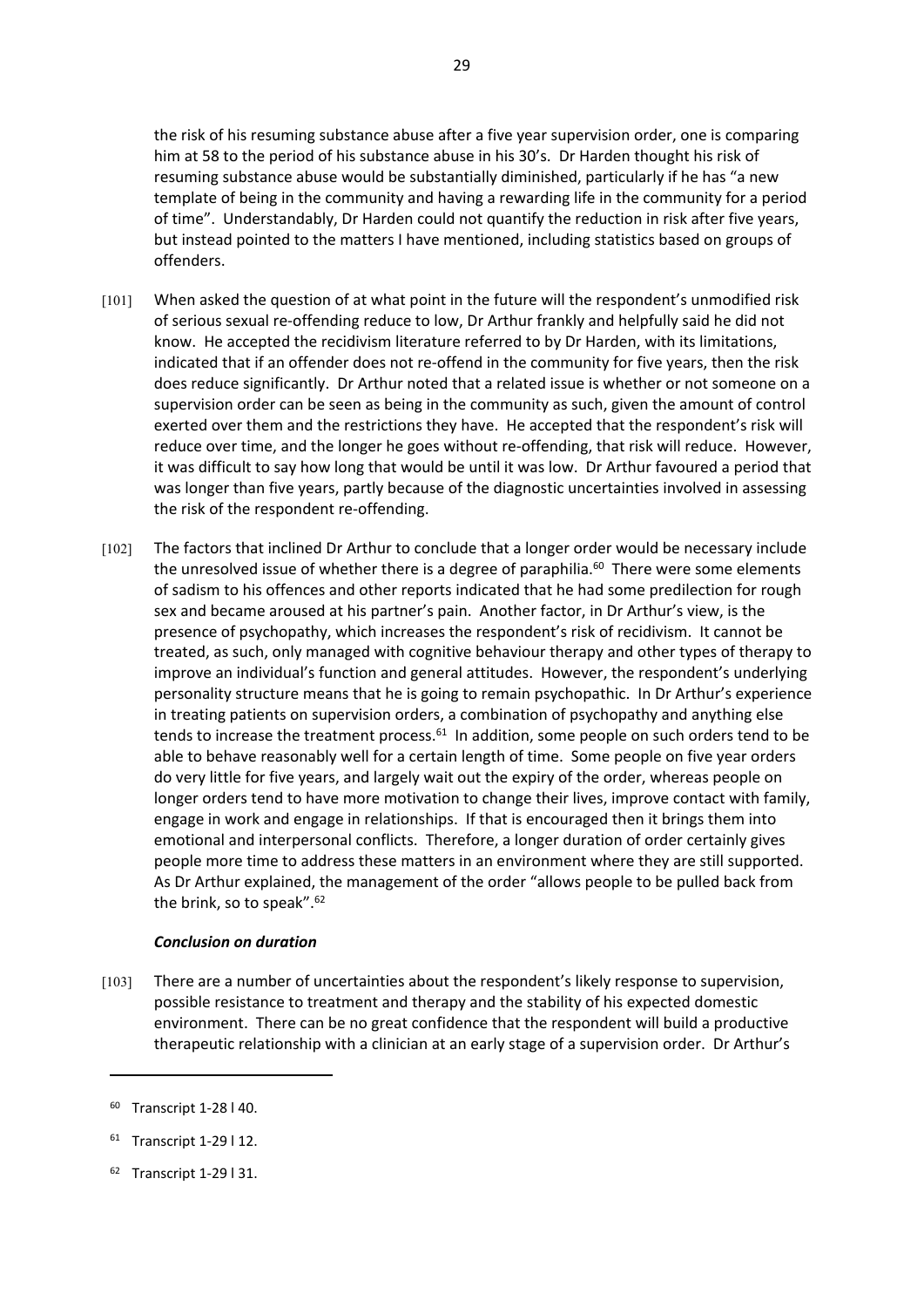evidence, which I accept, is that it is unknown how long it will take for a therapeutic relationship to be built between the respondent and the clinician.<sup>63</sup>

30

- [104] The position would be very different if the respondent had recently completed a sexual offending program in custody upon which individualised treatment under a supervision order could build. Instead, in recent years he has declined to participate in a sex offender maintenance program and even declined to complete a low intensity substance intervention program. As Dr Arthur notes in his report, the respondent appears to have retained little from the MSOP program.
- [105] Any therapy and counselling does not start from a solid foundation of recently completed programs or a commitment to obtaining the benefits of supervision and support under a supervision order. The respondent appears to have a very poor understanding of the purpose of a supervision order in a case such as his. His past attitude towards programs makes it likely that he will attempt to "game" the system to his advantage or at least be resistant to supervision.
- [106] The respondent has a very poor work history in the community and has displayed an indifferent work ethic in jail. His prospects of obtaining employment seem poor. He has not acquired the vocational or other skills that would equip him to do voluntary work in the community or develop a pro-social environment by attending a program like a Mens' Shed. The respondent lacks support in the community and, even with the ongoing support of his mother and stable accommodation, is unlikely to develop a strong network of pro-social, supportive relationships.
- [107] The respondent has an appalling attitude to women and is unlikely to form a positive, respectful relationship with any woman. As Dr Arthur reported "his persistent distorted attitudes towards women, relationships and sex are also risk factors, along with psychopathic personality features".<sup>64</sup>
- [108] I acknowledge that it is possible that the factors identified by Dr Harden and Dr Arthur will reduce the respondent's risk of serious sexual offending to an acceptable level after five years, assuming compliance with the supervision order and the benefits it provides in terms of abstinence from drugs, support and therapy aimed at improving the respondent's behaviour. The supervision order should not be longer than it needs to be because of its severe intrusions upon the liberty of an individual who has completed a sentence and the risk that, over time, it may prove to become counter-productive to the respondent's rehabilitation and a consequent reduction in risk. While it is possible that a supervision order of only five years could see a material reduction in risk to a sufficiently low and acceptable level, the paramount consideration remains the protection of the community. The uncertainties concerning the respondent's attitude to supervision, his instrumental and likely resistant engagement with therapy, his past performance on programs, his poor work history and poor work prospects, the uncertain nature of his relationships with members of his family, his lack of a broader social network to support him and his underlying personality disorders and psychopathy mean that I am not satisfied that his risk of re-offending in the absence of a supervision order would be reduced to an acceptably low level after five years. The evidence of the respondent's

<sup>63</sup> Transcript 1-30 ll 5-8.

<sup>64</sup> Dr Arthur's Report [275].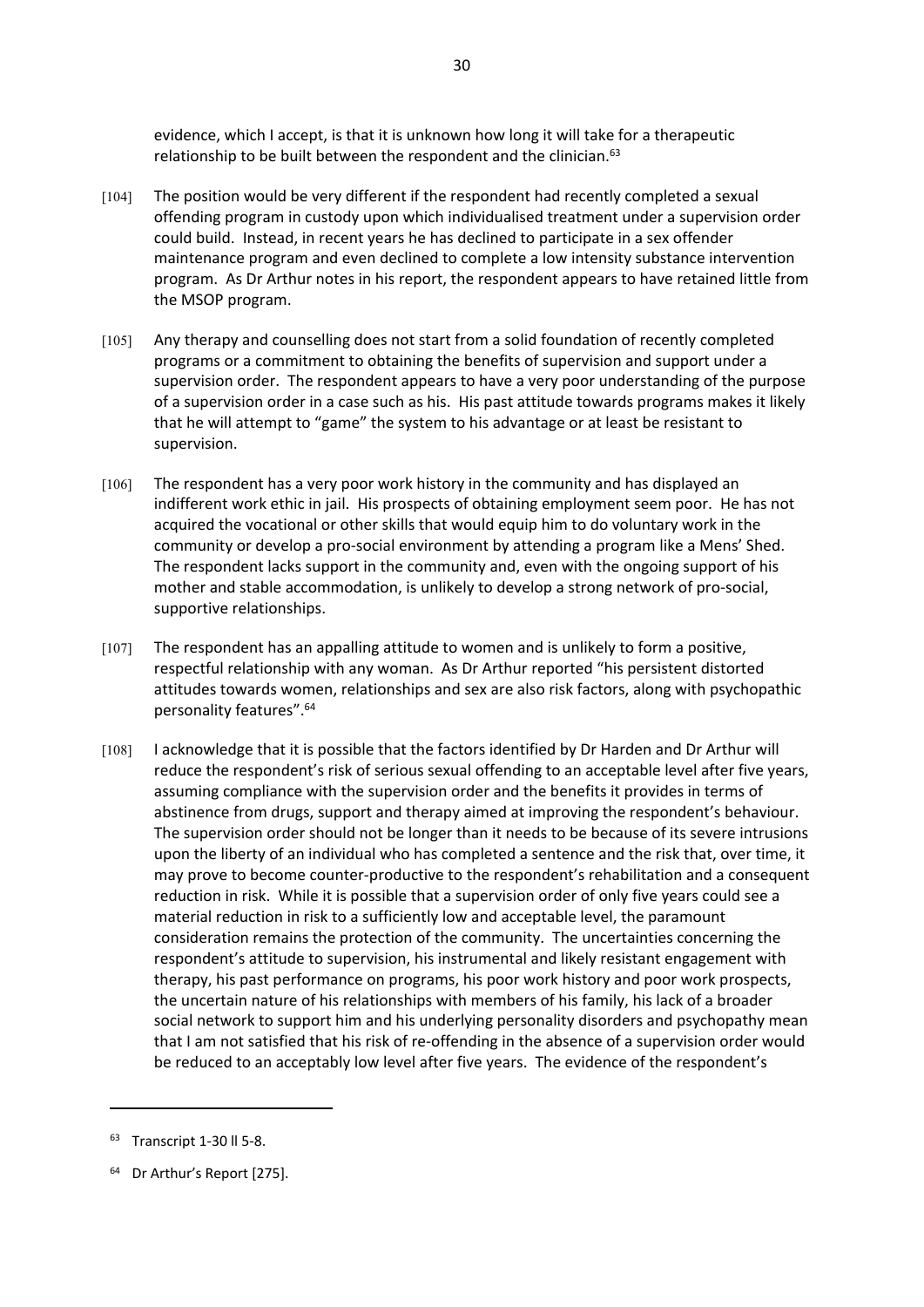current condition and informed predictions about the future lead me to conclude that the appropriate duration of the supervision order is 10 years.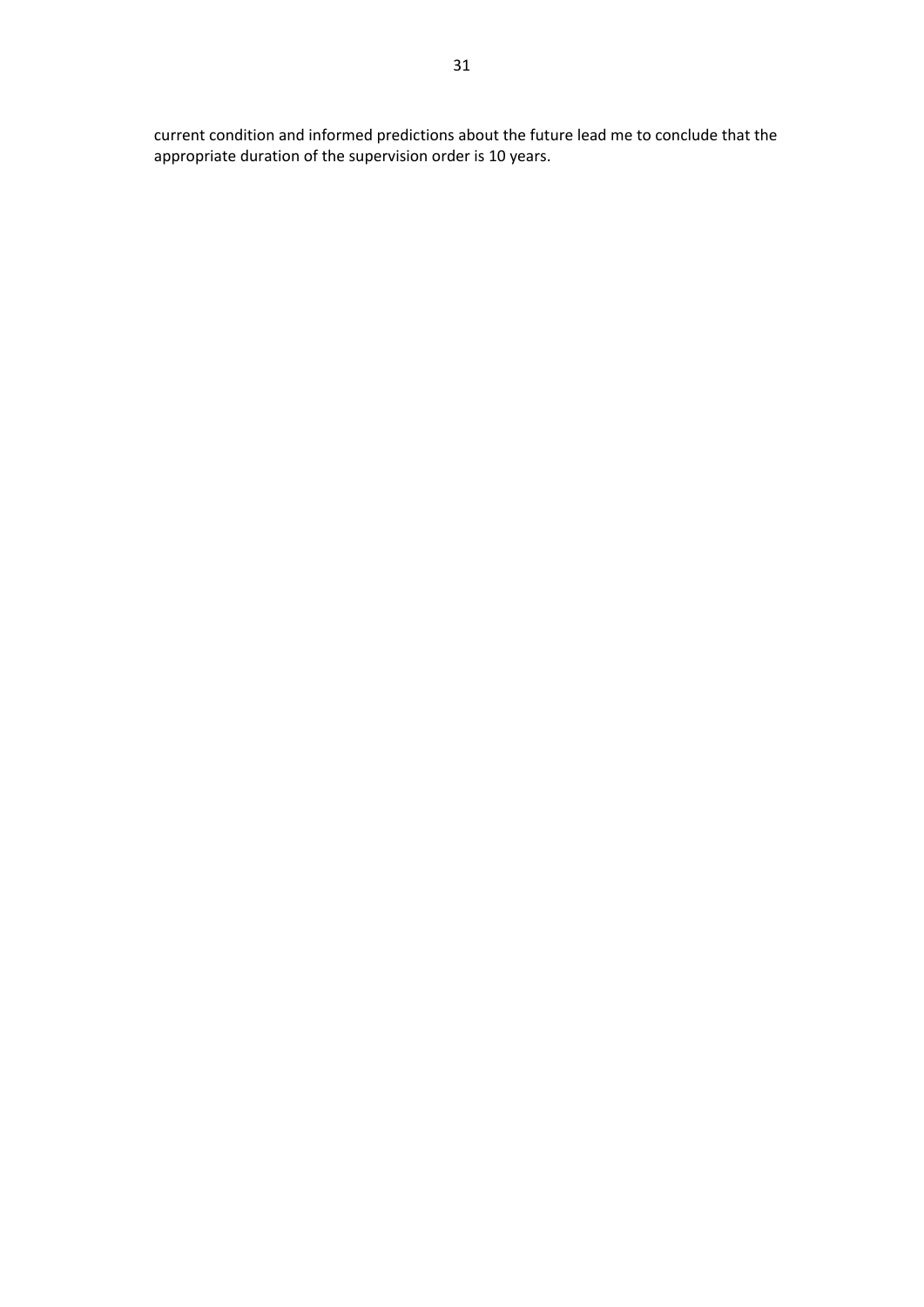#### **Exercise of discretions under s 13**

- [109] Having regard to each of the matters stated in s 13(4) and, in particular the risk assessments to which I have referred, I am satisfied to the high degree required that the respondent presents an unacceptable risk of committing a serious sexual offence if released from custody without a supervision order being made. The evidence is cogent and satisfies me to a high degree of probability.
- [110] The respondent concedes that a supervision order should be made. That concession is correctly made. Having regard to the evidence, including the expert evidence, I independently conclude that the respondent poses an unacceptable risk of committing a serious sexual offence in the absence of a supervision order. The applicant correctly acknowledges that adequate protection of the community can be ensured by the making of a supervision order.
- [111] The respondent has a poly-substance abuse which is currently in remission in his controlled environment. A supervision order is necessary to ensure that he does not abuse substances and, whilst under their influence, commit a serious sexual offence. More generally, it is not simply the respondent's poly-substance abuse (in remission) which justifies the making of a supervision order. The respondent's personality traits, in conjunction with the risk of his reverting to drugs and anti-social behaviour, makes him an unacceptable risk of committing a serious sexual offence in the absence of a supervision order.
- [112] While the respondent has undertaken some programs in custody which were aimed at assisting him to address his offending behaviour, they were several years ago. His refusal of an offer of a place on the Sexual Offending Maintenance Program and on the Low Intensity Substance Abuse Intervention program is a matter of concern, notwithstanding the respondent's explanation that his reasons for not accepting those offers was that he did not wish to consort with paedophiles.
- [113] The respondent is amenable to receiving counselling treatment if released on a supervision order.
- [114] Reduction of his risk to an acceptable level depends upon the respondent being suitably accommodated and supported, and also continuing to obtain treatment. Absent indications to the contrary, I proceed on the basis that the requirements of the proposed supervision order can be reasonably and practicably managed by Corrective Services officers.
- [115] I have regard to the expert evidence about the respondent's current risk of sexual re-offending and the level to which it will be reduced if a supervision order is made. Assisted by that evidence and the submissions of the parties, I conclude on the basis of the evidence before me that the respondent is likely to remain an unacceptable risk in the absence of a supervision order for a period of ten years. Expressed differently, the evidence suggests that the respondent will reach a point at which he is an acceptable risk without a supervision order in ten years' time. Therefore, it is appropriate that the supervision order be for a period of ten years.
- [116] I propose to make a supervision order in accordance with Annexure A.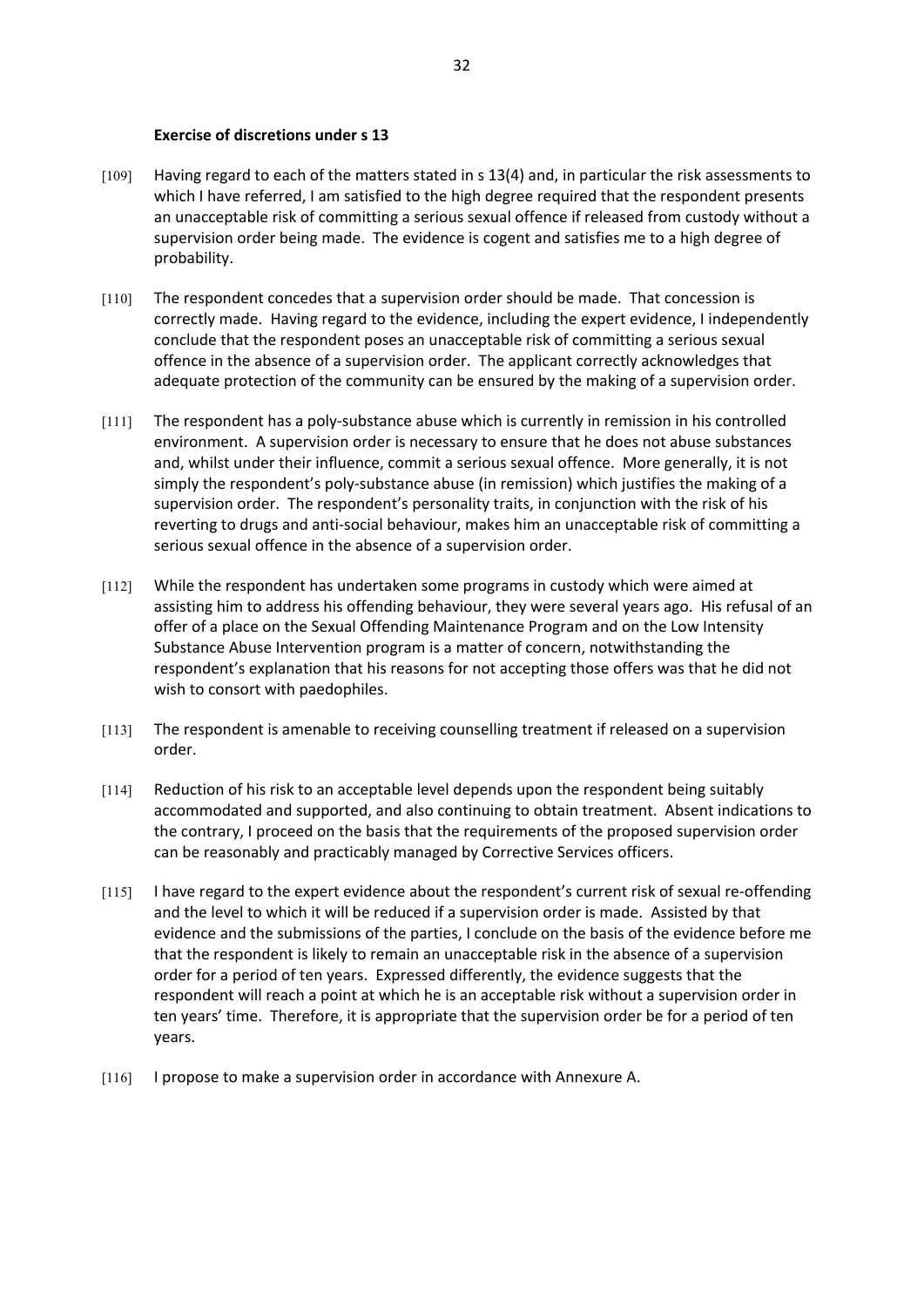# **ATTACHMENT**

# **SUPERVISION ORDER**

| Before:              | Justice Applegarth                                        |
|----------------------|-----------------------------------------------------------|
| Date:                | 28 March 2019                                             |
| Initiating document: | Originating Application filed 11 October 2018 (CFI No. 1) |

THE COURT, being satisfied that there are reasonable grounds for believing that the respondent is a serious danger to the community in the absence of an Order made under Division 3 of the *Dangerous Prisoners (Sexual Offenders) Act 2003* (the Act), ORDERS THAT:

1. The respondent be subject to the following requirements until 8 April 2029:

The respondent must:

# **Mandatory Requirements:**

- (1) be under the supervision of a Corrective Services officer for the duration of the order;
- (2) report to the Queensland Corrective Services Probation and Parole Office closest to his place of residence between 9am and 4pm on the day of the day of the making of this order and at that time advise the officer of the respondent's current name and address;
- (3) report to, and receive visits from, a Corrective Services officer at such times and at such frequency as determined by Queensland Corrective Services;
- (4) notify a Corrective Services officer for every change of the respondent's name, place of residence or employment at least two (2) business days before the change occurs;
- (5) comply with a curfew direction or monitoring direction;
- (6) comply with any reasonable direction under section 16B of the Act given to him;
- (7) comply with every reasonable direction of a Corrective Services officer that is not directly inconsistent with a requirement of the order;
- (8) not leave or stay out of Queensland without the permission of a Corrective Services officer;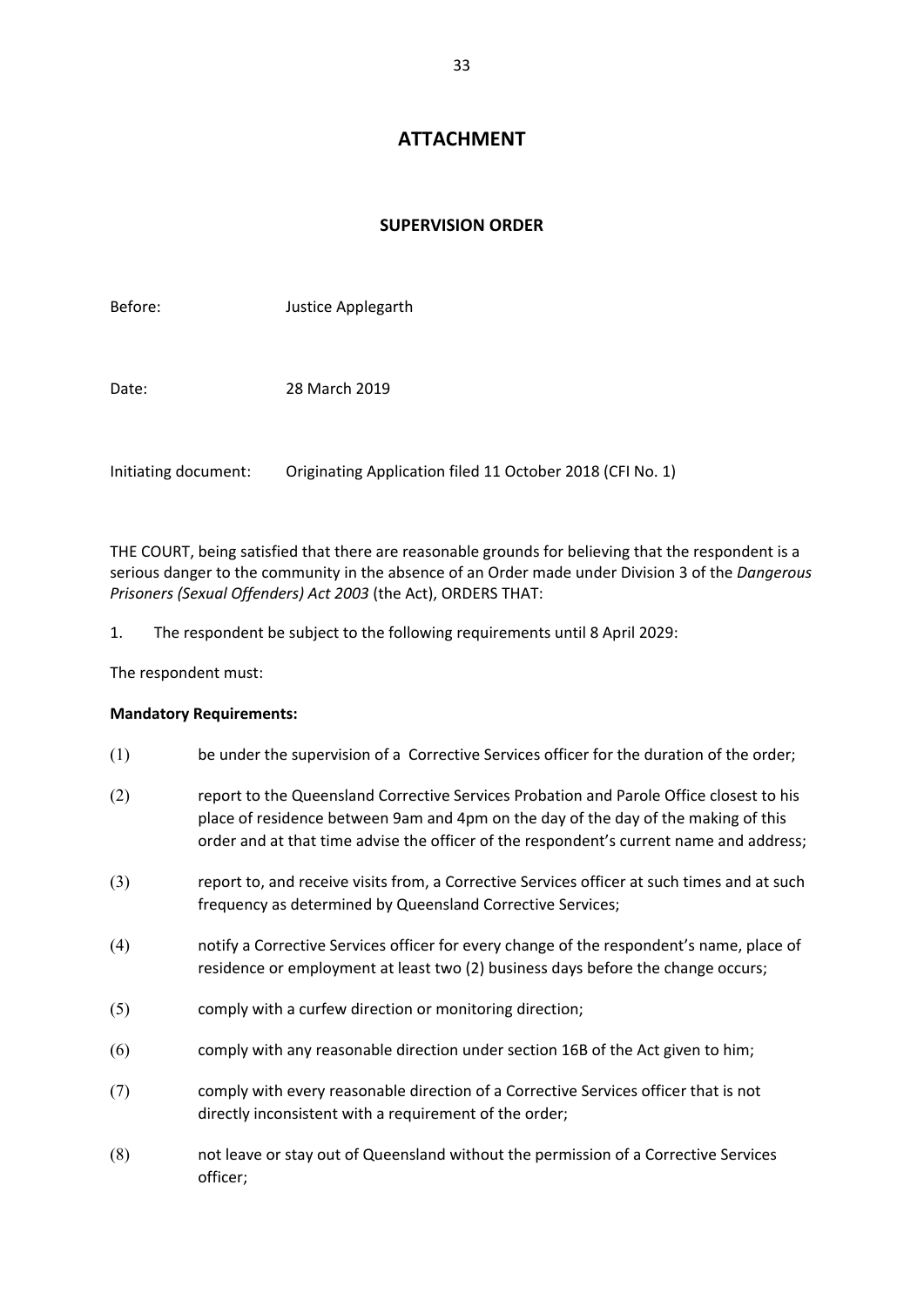(9) not commit an offence of a sexual nature during the period of the order;

# **Employment**

- (10) seek permission and obtain approval from a Corrective Services officer prior to entering into an employment agreement or engaging in volunteer work or paid or unpaid employment;
- (11) notify a Corrective Services officer of the nature of his employment, or offers of employment, the hours of work each day, the name of his employer and the address of the premises where he is or will be employed at least two (2) days prior to commencement or any change;

# **Accommodation**

- (12) reside at a place within the State of Queensland as approved by a Corrective Services officer by way of a suitability assessment and obtain written approval prior to any change of residence;
- $(13)$  if the accommodation is of a temporary or contingency nature, comply with any regulations or rules in place at this accommodation and demonstrate reasonable efforts to secure alternative, viable long term accommodation to be assessed for suitability by Queensland Corrective Services;
- (14) not reside at a place by way of short term accommodation, including overnight stays, without the permission of a Corrective Services officer;

# **Indictable Offences and other Behaviour**

(15) not commit an indictable offence involving violence during the period of the order;

# **Movements, Associates and Disclosure**

- (16) respond truthfully to enquiries by a Corrective Services officer about his activities, whereabouts and movements generally;
- (17) not have any direct or indirect contact with a victim of his sexual offences;
- (18) disclose to a Corrective Services officer the name of each person with whom he associates and respond truthfully to requests for information from a Corrective Services officer about the nature of the association, address of the associate if known, the activities undertaken and whether the associate has knowledge of his prior offending behaviour;
- (19) submit to and discuss with a Corrective Services officer a schedule of his planned and proposed activities on a weekly basis or as otherwise directed;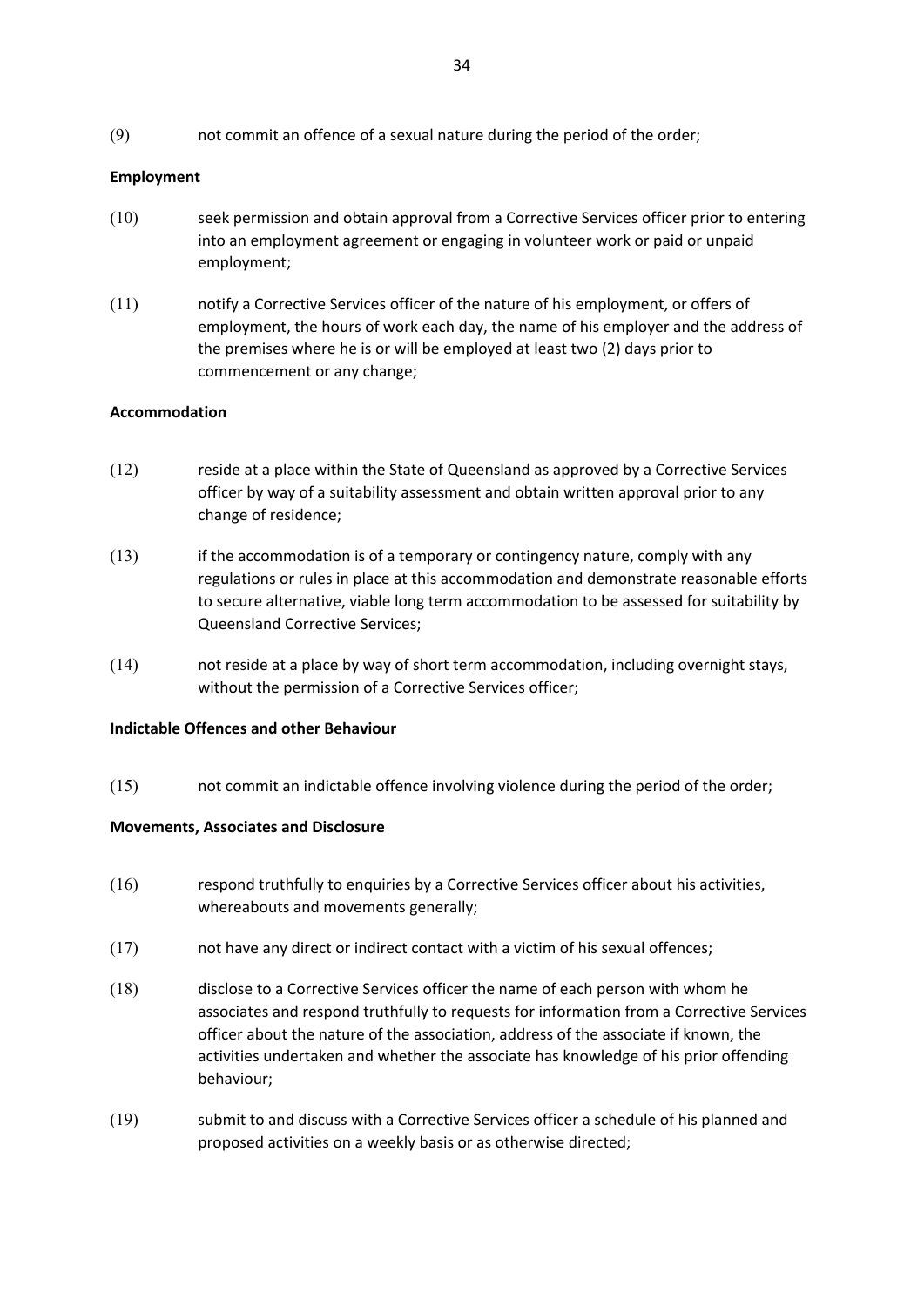- (20) if directed by a Corrective Services officer, make complete disclosure of the terms of this supervision order and the nature of his past offences to any person as nominated by a Corrective Services officer, who may contact such persons to verify that full disclosure has occurred;
- (21) notify a Corrective Services officer of all personal relationships entered into by the respondent;

#### **Motor Vehicles**

(22) notify a Corrective Services officer of the make, model, colour and registration number of any vehicle owned by or generally driven by him, whether hired or otherwise obtained for his use;

### **Drugs and Alcohol**

- (23) abstain from the consumption of alcohol and illicit drugs for the duration of this order;
- (24) submit to any form of drug and alcohol testing including both random urinalysis and breath testing as directed by a Corrective Services officer;
- (25) disclose to a Corrective Services officer all prescription and over the counter medication that he obtains;
- (26) take prescribed drugs as directed by a medical practitioner and disclose details of all prescribed medication as requested to a Corrective Services officer;
- (27) not visit premises licensed to supply or serve alcohol, without the prior written permission of a Corrective Services officer;

#### **Medical and Treatment**

- (28) attend upon and submit to assessment, treatment, and/or medical testing by a psychiatrist, psychologist, social worker, counsellor or other mental health professional as directed by a Corrective Services officer at a frequency and duration which shall be recommended by the treating intervention specialist;
- (29) permit any medical, psychiatrist, psychologist, social worker, counsellor or other mental health professional to disclose details of treatment, intervention and opinions relating to level of risk of re-offending and compliance with this order to Queensland Corrective Services if such a request is made for the purposes of updating or amending the supervision order and/or ensuring compliance with this order;
- (30) attend any program, course, psychologist, social worker or counsellor, in a group or individual capacity, as directed by a Corrective Services officer in consultation with treating medical, psychiatric, psychological or other mental health practitioners where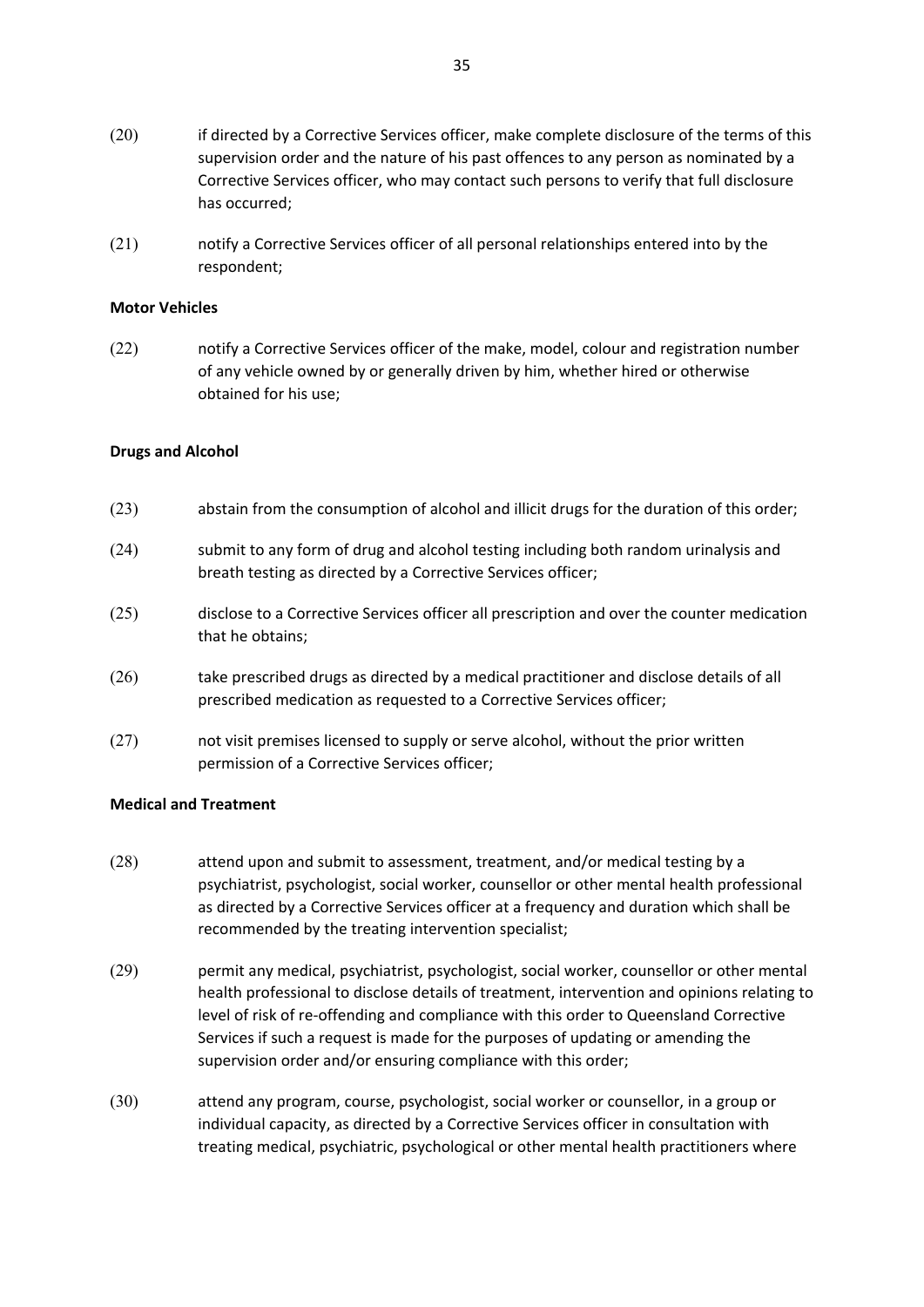appropriate;